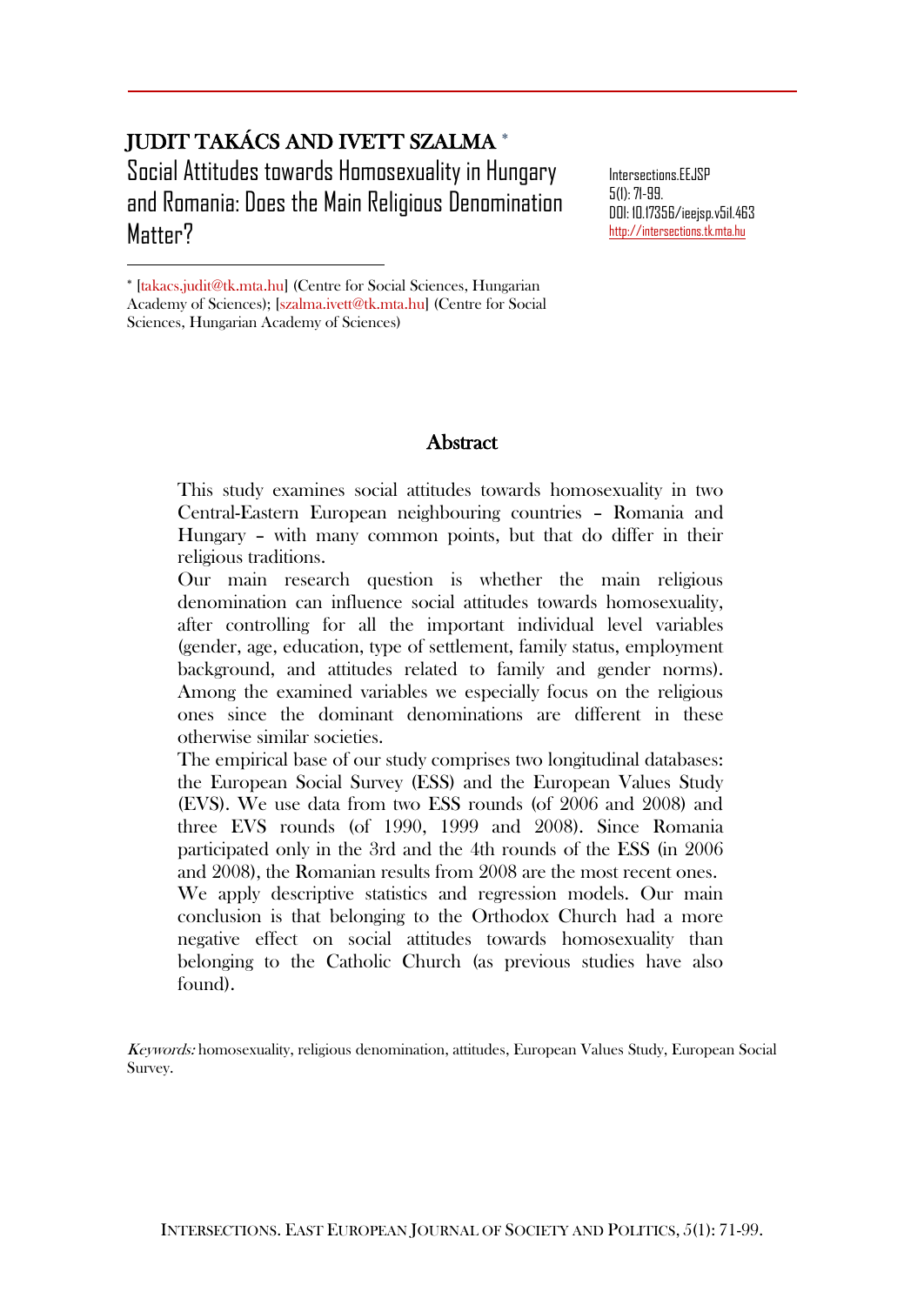#### 1. Introduction

Our study examines social attitudes towards homosexuality in two Central-Eastern European countries: Hungary and Romania. We have compared empirical data from two adjacent countries within the same region, which is a relatively infrequent practice among large-scale survey based studies of social attitudes. Our investigation is based on the comparison of Romanian and Hungarian data of two large-scale longitudinal surveys, the European Social Survey (ESS) and the European Values Study (EVS), both applying multi-stage probabilistic sampling plans.

The first EVS question reviewed in our analysis is about 'justification' of homosexuality in connection with religiosity in the sense of belonging to a specific denomination. Since we assume that this variable and four others on the 'justification' of abortion, prostitution, casual sexual relationships and extramarital relationships were included in the EVS to measure the latent concept of sexual morality, we also provide a brief descriptive statistical overview on these variables. Then we examine (non-)preference for homosexual neighbours in comparison with other social groups and provide a brief review of social attitudes towards adoption by same-sex couples in both countries. Next, we present descriptive statistical results of the ESS variable for measuring social acceptance of gay men and lesbian women. Finally, by using linear and logistic regression models we analyse factors that might explain the evolution of attitudes towards homosexuality in the two countries.

Investigation into these issues can be relevant from several aspects. For instance, marriage equality and joint adoption by same-sex couples have become legally established in many European countries, but Romania and Hungary still lack these institutions. In both countries it has often been contested whether it makes sense to consider the establishment of legal instruments providing equal family and social policy treatment for different and same-sex couples in societies characterized by a homophobic social climate. According to arguments that can often be heard from policy-makers in this context such issues could not (yet) be on the political agenda since society is not 'ready' or 'mature enough' for providing full *intimate citizenship* (Plummer, 2003) rights for gay and lesbian citizens.

Even though these two countries have many common points – their postsocialist past, the transition period, preferences towards traditional family practices, high gender inequality compared to Western societies, and a lack of long-lasting democratic traditions – they do differ in their religious traditions.

By comparing Romania and Hungary we follow the ideas of Neyer and Andersson (2008) who suggested disentangling the effects of country or region specificities on policy effects by comparing the potentially most similar contexts, which display well-recognized differences. In this case we try to understand the different homosexuality-related attitudes in two similar countries with different main or dominant religious denominations. We aim to answer the question whether different religious denominations can lead to different attitudes related to the acceptance of homosexuality. Furthermore, this study also wants to highlight that homosexualityrelated attitudes are not in the least static or unified, as opinions might change both in time and depending on the various social-demographic factors as well.

## 2. Religiosity and social attitudes towards homosexuality: A background

INTERSECTIONS. EAST EUROPEAN JOURNAL OF SOCIETY AND POLITICS, 5(1): 71-99.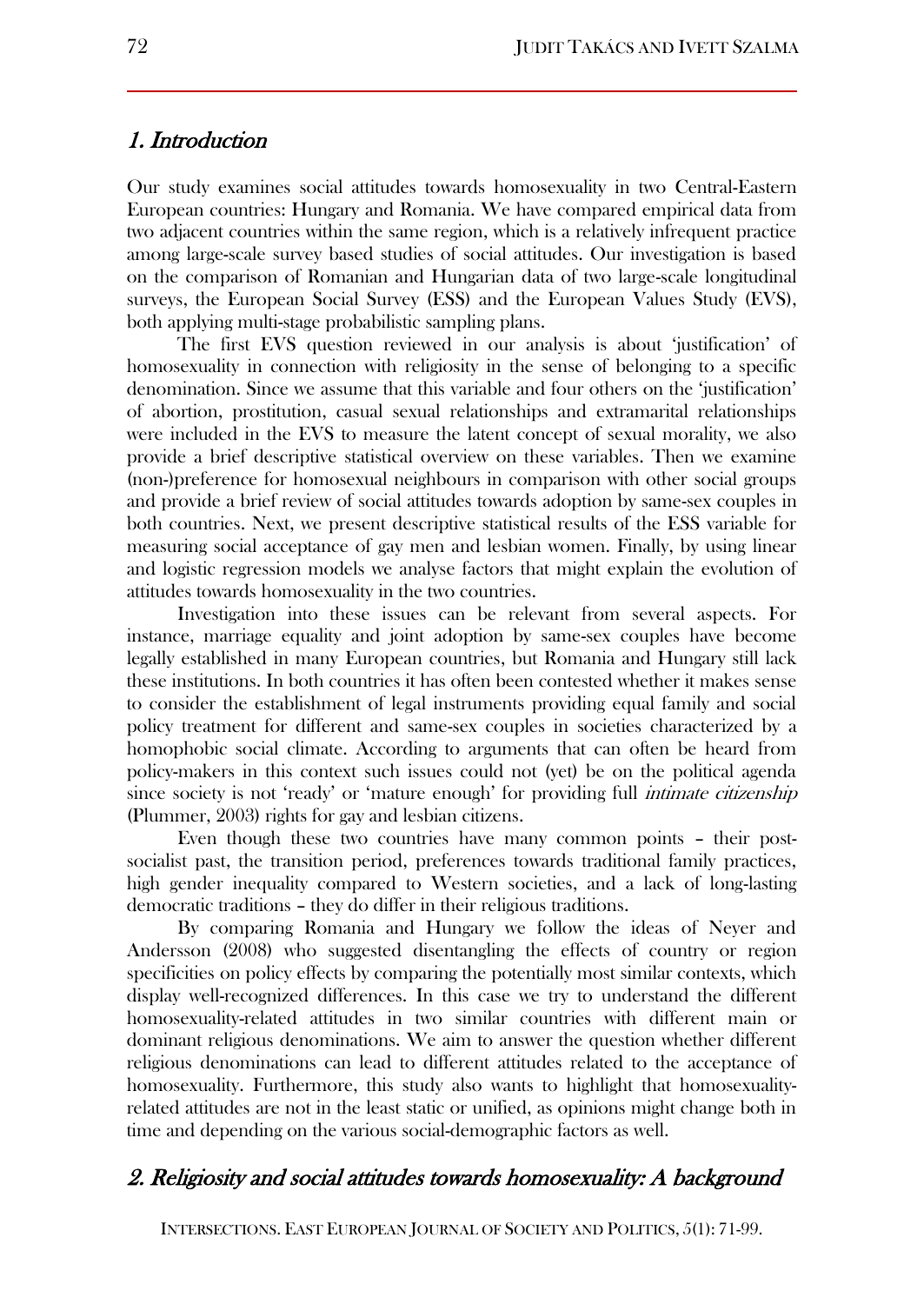A recent overview of empirical research on religiosity and prejudice concluded that 'all around the globe more religious people seem to be more likely to express homophobic attitudes as compared to not religious people' (Klein et al., 2018: 33). On the basis of analysing World Values Survey (WVS) data from 33 countries Adamczyk and Pitt (2009) found no significant difference in attitudes about homosexuality for people who live in countries with the dominant religion being Roman Catholic or Orthodox. Another study analysing WVS data from 87 countries found that while Muslims were among those expressing the most homophobic views, and non-religious respondents were characterised by the least homophobic views, Catholic, Orthodox, and Buddhist respondents fell in the middle (Adamczyk, 2017).

However, recent European findings based on analyses of European Value Study (EVS) data collected from 43 countries indicated that among those belonging to a denomination, Orthodox and Muslim respondents displayed the highest levels of homophobia, while Protestants were the least prejudiced regarding both the moral rejection of homosexuality as a practice and intolerance towards homosexuals as a group (Doebler, 2015). The author also pointed out that regarding social distancing 'both Orthodox and Muslims stand out as the most intolerant denominations independent of their levels of religious practice and belief, while Catholics and Protestants are no more likely than people with no affiliation to reject homosexuals', and this difference between denominations remained robust when controlling for religious, political and economic national contexts (Doebler, 2015: 14).

Another study, also using EVS data, explored the relationship between religious authority and tolerance by comparing opinions on homosexuality among Orthodox citizens in Romania and Bulgaria, and found that 'while all Orthodox churches may denounce homosexuality, not all churches wield equivalent influence over their members' beliefs and attitudes' (Spina, 2016: 37). More specifically, the findings indicated that in comparison to Bulgaria, Romanian Orthodox citizens seemed to be influenced more by the church in developing negative attitudes towards homosexuality regardless of how active they were in the church.

Regarding our two examined countries, both the Hungarian Roman Catholic Church and the Romanian Orthodox Church consider homosexual behaviour as morally wrong. Since they are perceived as credible moral authorities by their followers, both churches are able to frame homosexuality related issues according to their preferences as 'ostensibly credible elites' can do, when citizens seek guidance from them (Druckman, 2001: 1045).

According to the 2008 ESS dataset, 93 per cent of the Romanian and 59 per cent of the Hungarian respondents considered themselves as belonging to a particular religion or denomination (where identification was meant, not official membership), and according to self-assessed religiousness, Romania (with a mean value of 6.79) is shown to be much more religious than Hungary (with a mean value of  $4.29$ ).<sup>1</sup> According to the latest (2008) EVS data, among those who belong to a denomination three-quarters identified as belonging to the Roman Catholic Church in Hungary,

<sup>&</sup>lt;sup>1</sup> Respondents had to answer to the question 'Regardless of whether you belong to a particular religion, how religious would you say you are?' on an eleven-point scale, where 0 meant 'not at all religious' and 10 meant 'very religious'. Another more practical indicator of religiousness is the frequency of attending religious services, which we will also use in our analyses.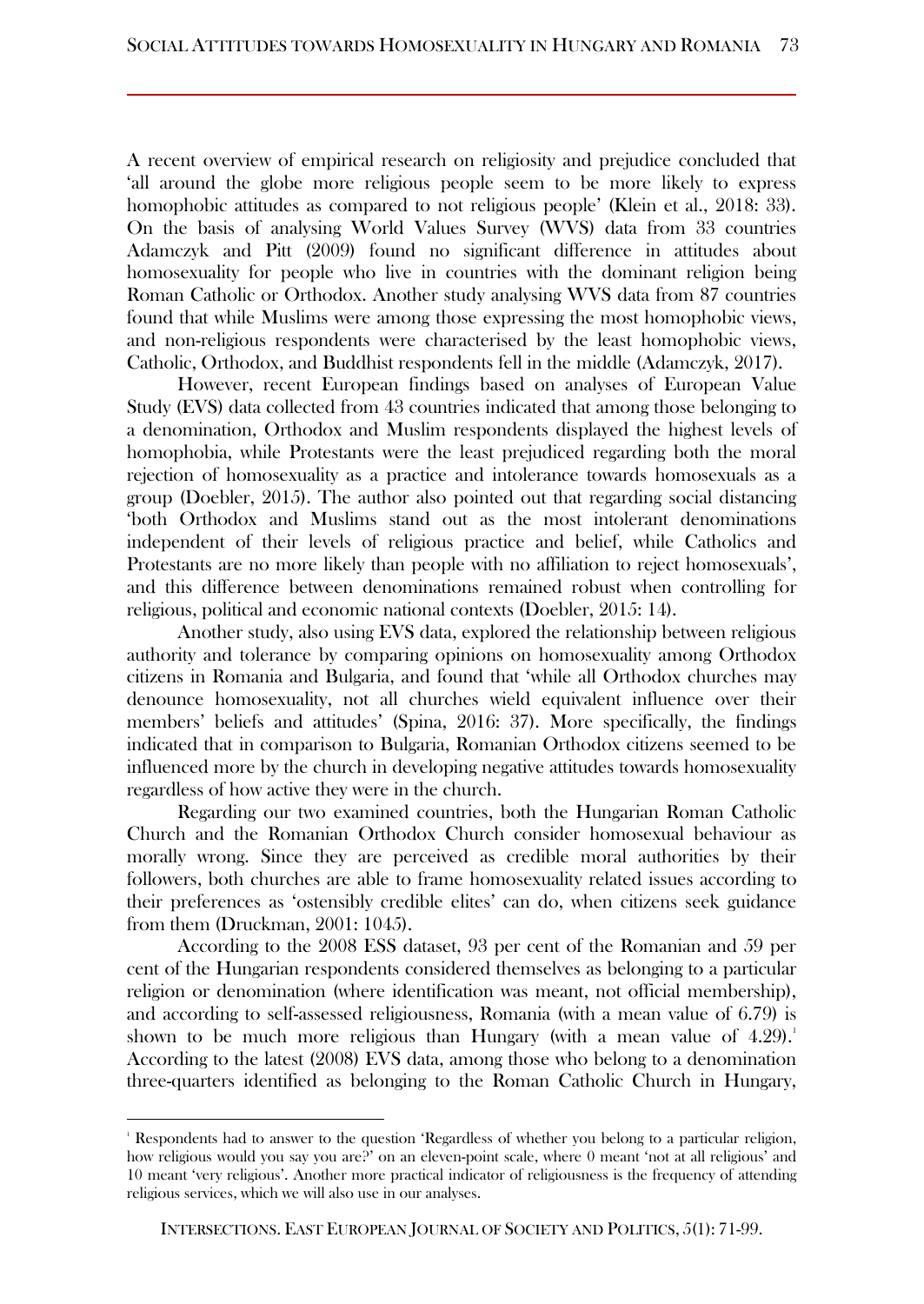while in Romania almost 90 per cent identified as belonging to the Orthodox denomination.<sup>2</sup>

The notable difference regarding religiosity of the two examined countries is also reflected in the data that 82 per cent of the Romanian respondents identified as being a religious person, 12 per cent as a non-religious person, and 1 per cent considered themselves a convinced atheist, while in Hungary 53 per cent identified as a religious person, 43 per cent as non-religious and 4 per cent as a convinced atheist (EVS 2008 data). Figure 1 indicates how the respondents evaluated the importance of religion in their life in both countries.



Figure 1. Importance of religion (%) Source: EVS 2008; own calculation

 $\overline{a}$ 

Concerning the general social acceptance of lesbian women and gay men, numerous cross-national surveys were conducted that discussed the issue in respect of the respondents' gender, age, religiosity, concept of traditional gender roles and heterosexism, views on gender equality and abortion, and moral and political attitudes (for detailed references see Takács and Szalma, 2013: 9). Findings on religiosity and homophobia often indicate that not just belonging to a denomination, but the type of denomination also matters. For example, in our previous studies (Takács and Szalma, 2011; 2013) we also found that those who belonged to the Orthodox Church had less tolerant attitudes towards gays and lesbians than those who belonged to the Roman Catholic Church.

However, the relationship between religious denominations and attitudes towards abortion or assisted reproduction technologies (ART) does not coincide with

<sup>2</sup> Among those who considered themselves as belonging to a specific denomination 74.5 per cent identified as Roman Catholic and 23.2 per cent as Protestant in Hungary, while in Romania 88.8 per cent identified as Orthodox, 5.2 per cent as Roman Catholic and 2.5 per cent as Protestant.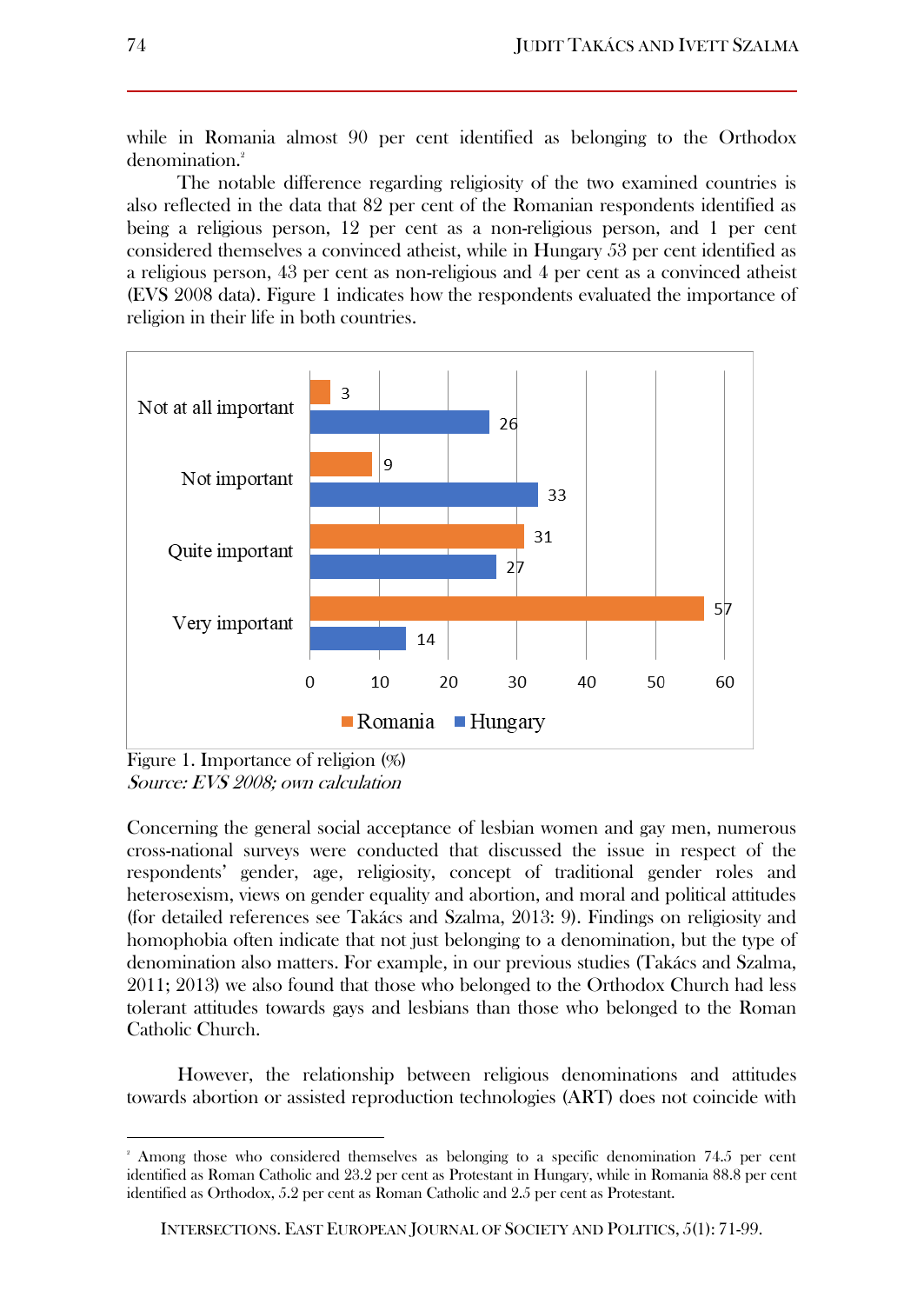these results, namely those who belong to the Orthodox Church have more tolerant attitudes towards abortion and ART than those who belong to the Catholic Church (Deflem and Weismayer, 2002; Szalma and Djundeva, 2014). This contradiction might derive from the fact that the Orthodox Church is dominant in the Western Balkans where religion serves to bolster national and cultural identities, and homosexuality is socially created as an internally unifying enemy (van den Berg et al., 2014), but ART and abortion are not included in this national and cultural enemy image. In Romania the Orthodox Church had an important role in providing differentiation from the significant Hungarian minorities (around 6.6 per cent of the population according to the Romanian census in 2001) belonging to the Roman Catholic or Protestant denominations.

Attitudes towards homosexuality are also highly influenced by the current legal regulations of the specific countries. In countries where legislation in the field had already been introduced, public opinion also seemed more supportive: for example, an analysis of ESS data from 20 countries collected between 2002 and 2008 found that social attitudes towards homosexuality were the most favourable where the legal institutions of marriage and adoption by same-sex couples existed (van den Akker, van der Ploeg and Scheepers, 2013). Similar results were found about European attitudes towards adoption by same-sex couples (Takács, Szalma and Bartus, 2016). Such approaches can be criticized for their assumption of reverse causality: a more tolerant society is beyond doubt more likely to introduce 'gay-friendly' institutions. However, we do have reason to suppose that legal institutions also affect the shaping of social attitudes (as indicated in one of our earlier studies: see Takács and Szalma, 2011).

Even within the European Union great variety can be observed concerning which countries offer same-sex marriage, registered partnership and joint adoption by same-sex couples as legal options. Table 1 summarizes dates between 1989 and 2018 when these institutions were established in 23 countries in Europe. Marriage and joint adoption for gay and lesbian couples was allowed for the first time in the world in the Netherlands in 2001, when Dutch policy-makers decided to make the institution of marriage equally available in the Netherlands for different- as well as same-sex couples. At the same time the 'opening' of marriage for same-sex couples also implied the extension of parental rights, unlike for example in Belgium and Portugal, where introducing the legal institution of same-sex marriage did not entail such an extension immediately, only a few years later.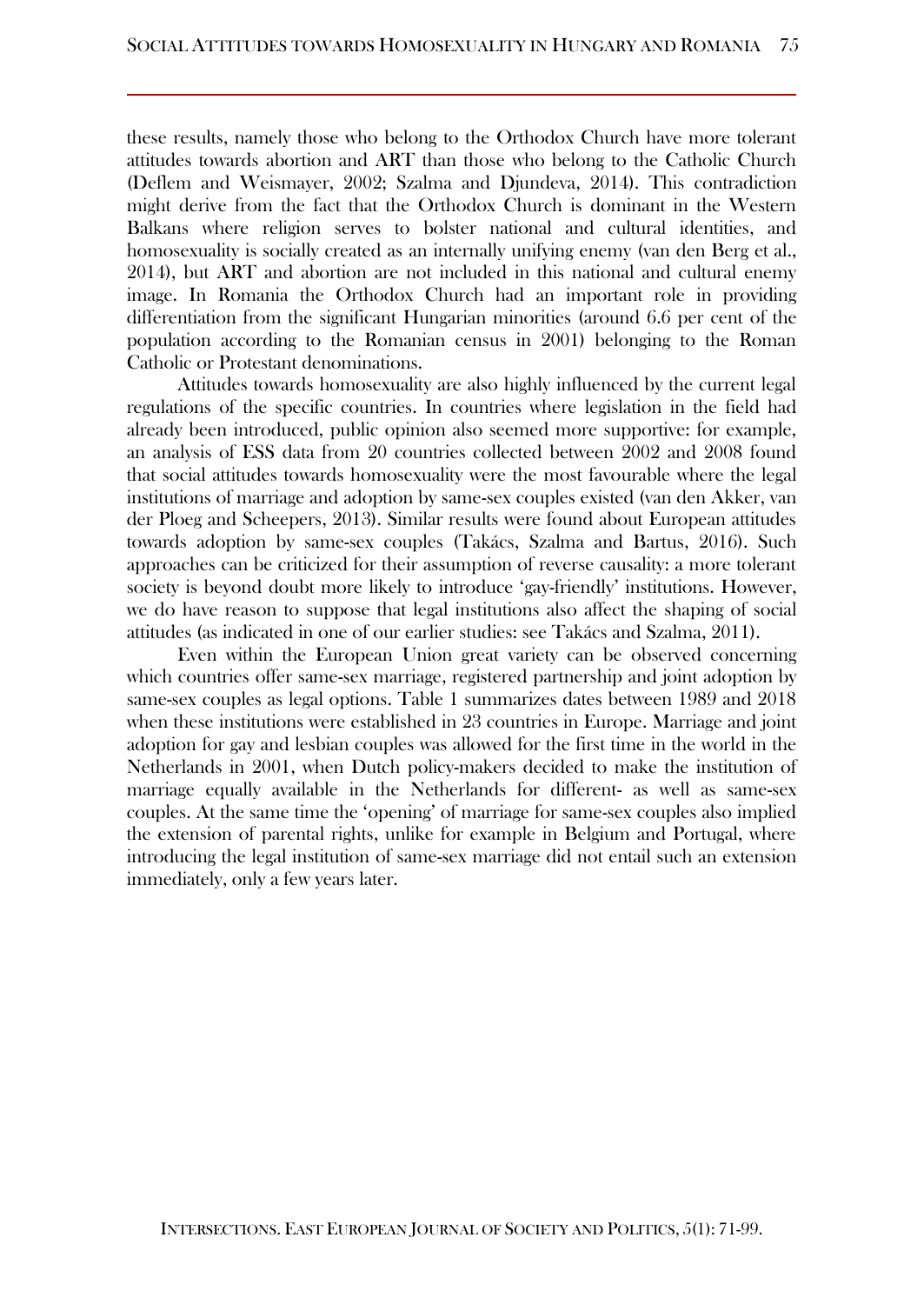| Countries             | Same-sex    | same-sex couples in 20 European countries (1909–2010)<br><b>Registered</b> | Adoption by            |
|-----------------------|-------------|----------------------------------------------------------------------------|------------------------|
|                       | marriage    | partnership                                                                | same-sex couples       |
| Austria               | (2017/2019) | 2010                                                                       | 2013                   |
| Belgium               | 2003        | 2000                                                                       | 2006                   |
| Croatia               |             | 2014                                                                       | (2014)                 |
|                       |             |                                                                            | stepchildguardianship) |
| Czech Republic        | -           | 2006                                                                       |                        |
| Denmark               | 2012        | 1989                                                                       | 2007/2009              |
| Estonia               |             | 2014/2016                                                                  | $(2016$ stepchild)     |
| Finland               | 2014/2017   | 2002                                                                       | 2009/2014              |
| France                | 2013        | 1999 (PACS)                                                                | 2013                   |
| Germany               | 2017        | 2001                                                                       | (2004/5)               |
|                       |             |                                                                            | stepchild)2017         |
| Hungary               |             | 2009                                                                       |                        |
| <b>Iceland</b>        | 2010        | 1996                                                                       | 2006                   |
| <b>Ireland</b>        | 2015        | 2010/2011                                                                  | 2017                   |
| Italy                 |             | 2016                                                                       | (2016 stepchild)       |
| Luxembourg            | 2014/2015   | 2004                                                                       | 2014/2015              |
| Malta                 | 2017        | 2014                                                                       | 2014                   |
| The Netherlands       | 2001        | $1\overline{998}$                                                          | $\overline{2001}$      |
| Norway                | 2008/2009   | 1993                                                                       | 2009                   |
| Portugal              | 2010        |                                                                            | 2016                   |
| Slovenia              |             | 2005                                                                       | 2011                   |
| Spain                 | 2005        |                                                                            | 2005                   |
| Sweden                | 2009        | 1994                                                                       | 2003                   |
| Switzerland           |             | 2007                                                                       | $(2016/8$ stepchild)   |
| <b>United Kingdom</b> | 2013        | 2005                                                                       | 2002/2008              |

Table 1 Introduction of same-sex marriage, registered partnership and adoption by same-sex couples in 23 European countries (1989–2018)

There is no legal option for same-sex marriage or joint adoption in either country of our investigation; although in Hungary same-sex couples can have their partnership registered since 2009. Looking back, during the second half of the 20th century we may observe that Hungary overtook Romania in respect of decriminalizing homosexuality and introducing legislation for same-sex registered partnerships.

In Hungary since 1961 no criminal sanction can be imposed for consensual homosexual practices between consenting adults (which previously had penalized men only). Nevertheless, the age of sexual consent remained different for heterosexual and homosexual relationships for decades. Additionally, the sanctioning of unnatural fornication 'in a scandalous manner' appeared, and the gendered discrimination of men and women was abolished. Since then, women also became punishable if their relationship with a female partner was regarded as outrageous and thus reported to the police (Takács, 2015). In 1978 the age of consent in homosexual acts was lowered to 18 years (previously it was 20), then in 2002 a unified 14 years of consent age was introduced for both hetero- and homosexual acts. In January 2004 Act CXXV of 2003 'on equal treatment and the promotion of equal opportunities' came into effect,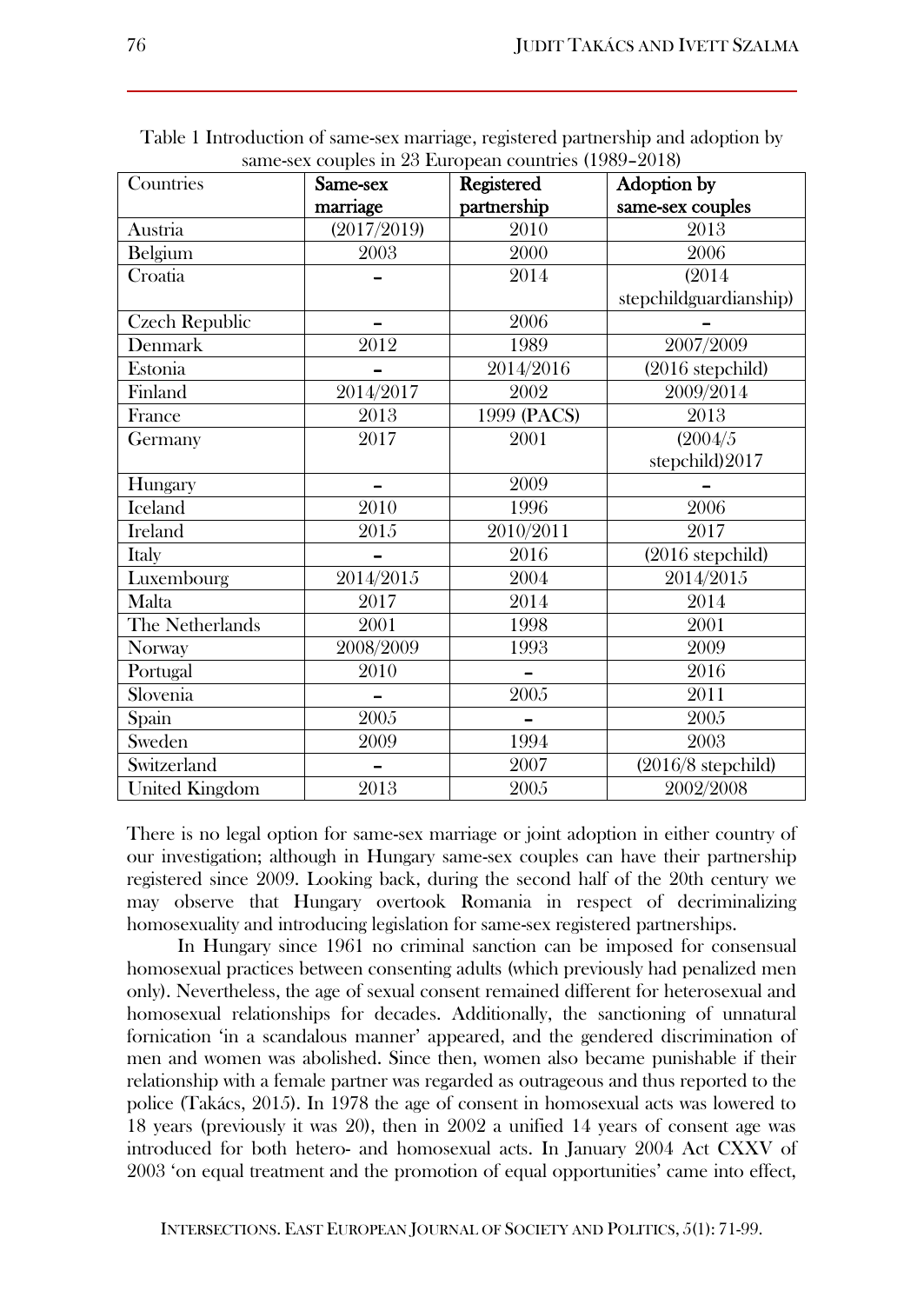where categories to be protected from discrimination included sexual orientation and gender identity, respectively. Cohabiting partnership of same-sex couples has been acknowledged by law in Hungary since 1996, after Act XLII of 1996 extended the provisions of the Civil Code on cohabiting partnerships to include same-sex couples (Farkas, 2001). Although Act CLXXXIV of 2007 institutionalized registered partnerships, it came into force only upon the introduction of Act XXIX of 2009 'on registered partnership, and on the amendment of legal acts relating thereto and needed for the facilitation of the justification of the partnership.' Today nonheteronormative reproduction is limited in several ways in Hungary (Takács, 2018): for example, lesbians are excluded from using ART, and only married couples are eligible for joint adoption. However, the regulation does not exclude the possibility of individual adoption by single lesbian or gay people, and recent research findings on Hungarian adoption practices showed that gay men and lesbians do use the opportunity for – officially – single-parent adoption in Hungary (Neményi and Takács, 2015; Háttér Társaság, 2017).

In Romania homosexual acts had been criminalized until 1996: those days consensual homosexual acts between both men and women could be penalized by imprisonment from one to five years (Carstocea, 2010). As of 1996, new legislation entered into force sanctioning homosexual acts performed in public places or in a scandalous manner; in addition, the legal regulations opposing 'homosexual propaganda' also restricted gay and lesbian people's freedom of expression and association (Long, 1999). The infamous 'section number 200' (Article 200 of the Romanian Penal Code, which was introduced in 1968, criminalizing public manifestations of homosexuality) was abolished only in 2001, although a Government Ordinance (GO 137/2000 regarding the prevention and the punishment of all forms of discrimination) entered into force already in August 2000, prohibiting discrimination on the basis of, among others, sexual orientation (EC, 2016). According to Nachescu, the reluctance to decriminalize homosexual relations in Romania derives from 'essentialist nationalist assumptions' about homosexuals being 'alien and threatening to the family- and religion-oriented Romanian way of life' (2005: 130).

Currently Romania does not acknowledge any form of same-sex partnership officially. The Romanian regulations allow adoption by single people, thus theoretically making it possible for lesbian women or gay men to adopt without revealing their sexual orientation; however, the official consequences are rather unpredictable if an adopting parent subsequently turns out to be gay or lesbian (Carstocea, 2010). In 2009 the Romanian Civil Code was amended by redefining marriage as a union of a man and a woman, and family as being founded on marriage, $3$ while in 2018 the national equality body (the National Council for Combating Discrimination) introduced a bill granting legal recognition to same-sex civil partnerships (Andreescu, 2018).

<sup>3</sup> Similar amendments were adopted to the Fundamental Law of Hungary in 2013 (Source: [http://www.loc.gov/law/foreign-news/article/hungary-constitutional-amendments-adopted/,](http://www.loc.gov/law/foreign-news/article/hungary-constitutional-amendments-adopted/) accessed 2019- 02-21)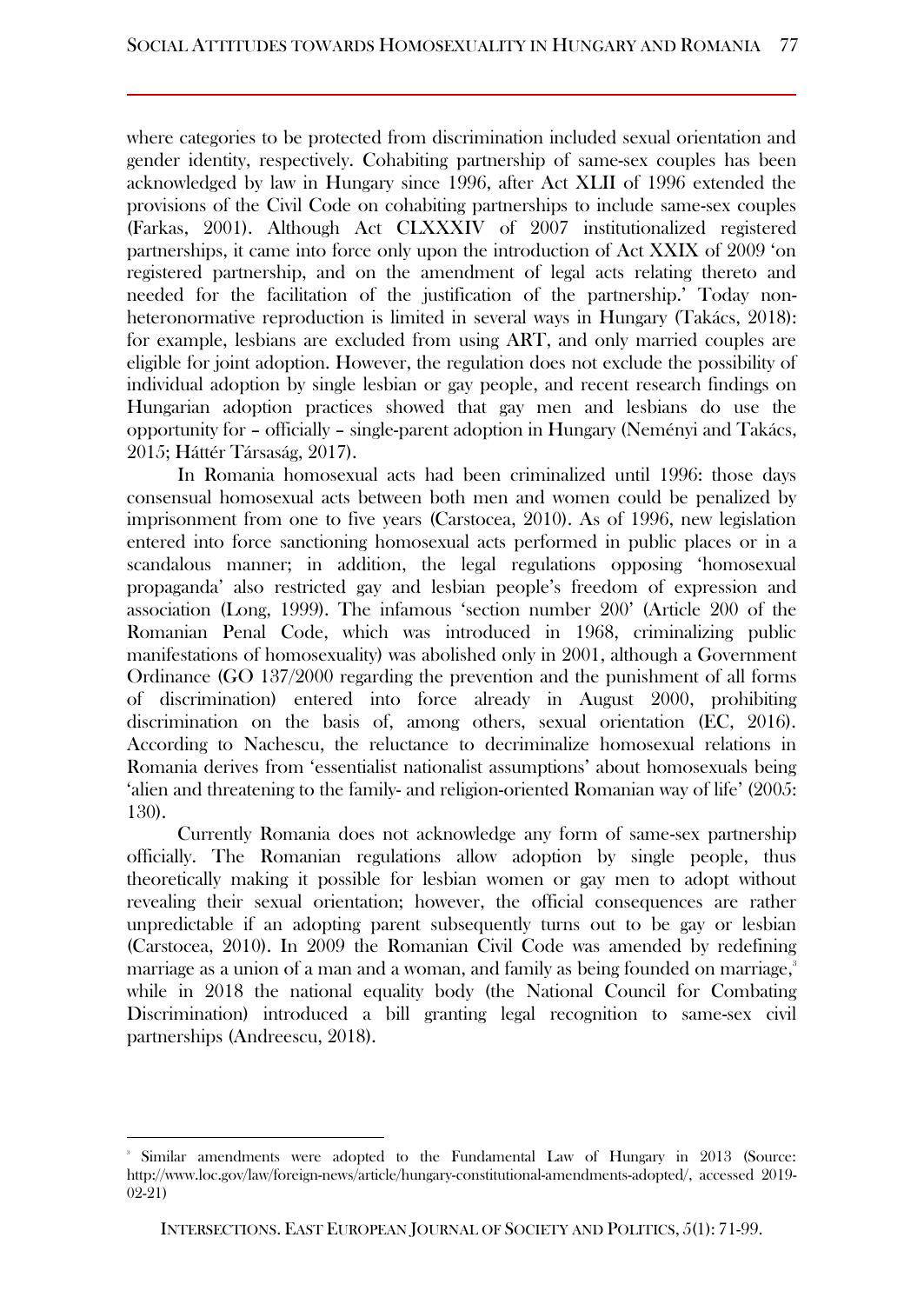## 3. Data, methods and hypotheses

Our data on social attitudes towards homosexuality derive from the datasets of the European Social Survey (ESS) and the European Values Study (EVS) of 2008. Both datasets involve more than 30 European countries, but our present study focuses only on data from Hungary and Romania. Since Romania participated only in the 3rd and the 4th rounds of the ESS (in 2006 and 2008), the Romanian results from 2008 are the most recent ones.

The EVS assesses the value choices, attitudes and norms of citizens on the continent according to a standardized set of criteria every nine years since 1981. The first three rounds of EVS (1981, 1990, 1999) had two variables measuring homosexuality- and homophobia-related attitudes. One was an acceptance question to be answered on a 10-point scale asking 'Please tell me … whether you think the following ideas can always be justified, never be justified, or something in between: Homosexuality.' Unfortunately the interpretation of this variable is quite problematic, as it is difficult to decide what exactly 'justification' refers to.<sup>4</sup> A more specific, thus more easily interpretable variable is the other EVS question on preference for neighbours, which allows us to measure how much people keep their social distance from homosexuals and other (mostly rejected) groups. The question was the following: 'On this list are various groups of people (including people with a criminal record; people of a different race;<sup>5</sup> left wing extremists, heavy drinkers, right wing extremists, people with large families, emotionally unstable people, Muslims, immigrants/foreign workers, people who have AIDS, drug addicts, homosexuals, Jews, Gypsies, Christians) – could you please sort out any that you would not like to have as neighbours?'

In the fourth round of EVS, conducted between 2008 and 2010, a third question was introduced concerning adoption by homosexual couples. EVS is a crossnational comparative survey planned according to rigorous standards in the frame of which each participating country must (should) list variables in exactly the same form as they appear in the master questionnaire. Despite that, instead of the original variable of the English version, which said 'Homosexual couples should be able to adopt children,' the Hungarian version of the questionnaire included a statement to the contrary saying, 'Homosexual couples should not be allowed to adopt children.'<sup>6</sup> Due to the 'wording effect' (that survey participants prefer to express agreement over disagreement with statements), well-known in the literature of survey methodology (Holleman, 1999; Rugg, 1941), the data remain incomparable, even if the scale is reversed. Therefore, the Hungarian data cannot be compared to the results of the

<sup>4</sup> Our concerns about the wording of this variable were already pointed out in one of our previous studies: 'in present day survey research using the term "homosexuality" can be problematic for several reasons. "Homosexuality" can refer to specific forms of homosexual behaviour and identity at the same time, while there is no necessary connection between the two' (Takács and Szalma, 2011: 359).

<sup>5</sup> An ambiguous translation of the expression 'people of a different race' can be found in the Hungarian version of the EVS questionnaire.

<sup>6</sup> Source: <http://www.europeanvaluesstudy.eu/evs/surveys/survey-2008/participatingcountries/> Q47.C, accessed: 2010-11-26. The authors have no knowledge about the reasons for changing the content of the original question in the EVS survey. There was one more country among the EVS participants in 2008, where the variable was translated with a meaning contrary to the original, namely Spain. See: [http://info1.gesis.org/EVS/Translation/EVS\\_Table\\_Translation2008.html,](http://info1.gesis.org/EVS/Translation/EVS_Table_Translation2008.html) accessed: 2013-03-05.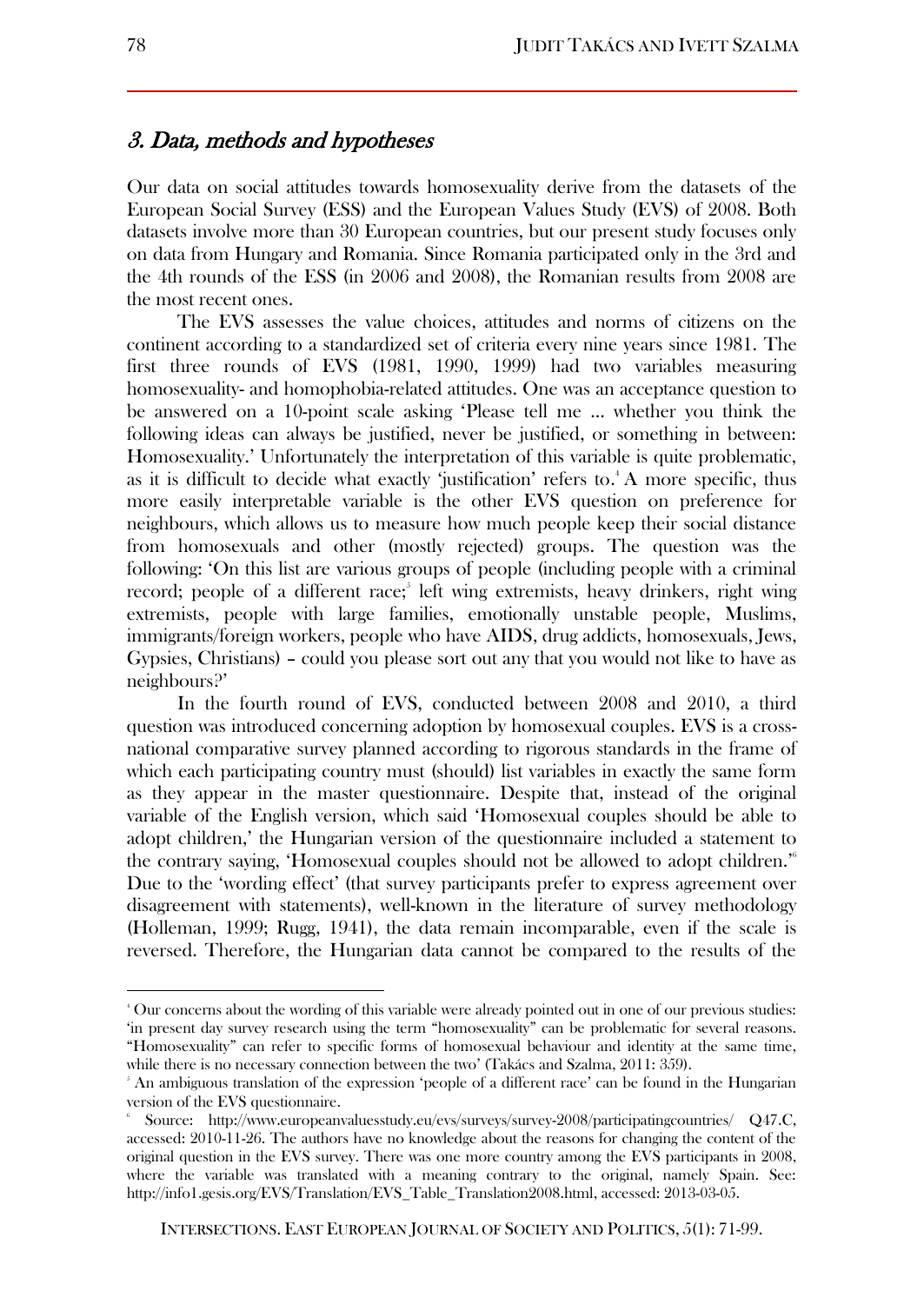other countries in the survey. During data recording in Romania no such mistakes were made, thus leaving the possibility of a cross-European comparison.

Our ESS variable measured agreement with the statement 'Gay men and lesbians should be free to live their own life as they wish' on a five-point scale (where 1 expressed strong disagreement, i.e. reflecting low social acceptance of gay and lesbian people, while 5 expressed strong agreement, reflecting their high social acceptance).<sup>7</sup> This is a core variable, which was included in the ESS questionnaires in each data collection round since 2002. A major advantage of this variable lies in its clear wording and unambiguous sense; contrary to the EVS variable about the 'justification' of homosexuality for example, it clearly refers to people. However, it should be noted that we examined the effect of different measurement of homophobia in a previous study and we found that 'there is quite a high probability that the agreement level with the statement that gay men and lesbians should be free to live their own life as they wish and the – let's face it, not only prima facie, utterly meaningless – "justification" of homosexuality variables as well as the non-preference for homosexual neighbours indicator can be used for measuring homophobia, or indeed, genderphobia' (Takács and Szalma, 2013: 40).

Various methods were used during data analysis: first we examined descriptive statistics by comparing mean values and frequencies, then we analysed explanatory models with the help of linear and logistic regression. Our regression analyses were conducted using the STATA 13 statistical program.

Attitudes towards the 'justification' of homosexuality, the social acceptance of gay men and lesbian women and opinions about joint adoption by same-sex couples may be influenced by several factors, including the cultural and religious background of the given country, its democratic traditions and conceptions about traditional gender roles, which, however, will not be examined very closely in our present study. Instead of focusing on country-level effects, we concentrated on only individual level variables as we examined only two countries. However, we assume that the difference between the two countries that cannot be explained on the basis of individual level variables derives from the difference in their legislation (whether same-sex partnerships are recognized by law) and their religious culture (related to the dominant denomination).

During the construction of our hypotheses we relied on our earlier findings about attitude questions on homosexuality surveyed in Hungary and in Europe as well (Takács and Szalma, 2011; 2013; 2019; Takács, Szalma and Bartus, 2016). Thus, in our present study, besides basic demographic features influencing one's social background, by applying the functional theory of attitudes<sup>8</sup> we focus mainly on those symbolic functions of attitudes that can be associated with religious and political socialization processes, the operation of traditional gender roles and prejudices against various social minorities, for example, migrants.

<sup>7</sup> During our analysis we reversed and re-coded the original order of the agreement scale.

<sup>8</sup> According to this approach there are three major needs that could be met by individuals' attitudes towards lesbian women and gay men: (i) *experiential* attitudes are based on past interactions with gays and lesbians, and can be generalized to all gays and lesbians; (ii) defensive attitudes can have ego-protective functions by helping to cope with one's anxieties (for instance, about the possibility of being gay); (iii) and symbolic attitudes, deriving from socialization experiences, express important values in the context of developing one's concept of self and in the process of (publicly) identifying with important reference groups (Herek, 1984; 2004).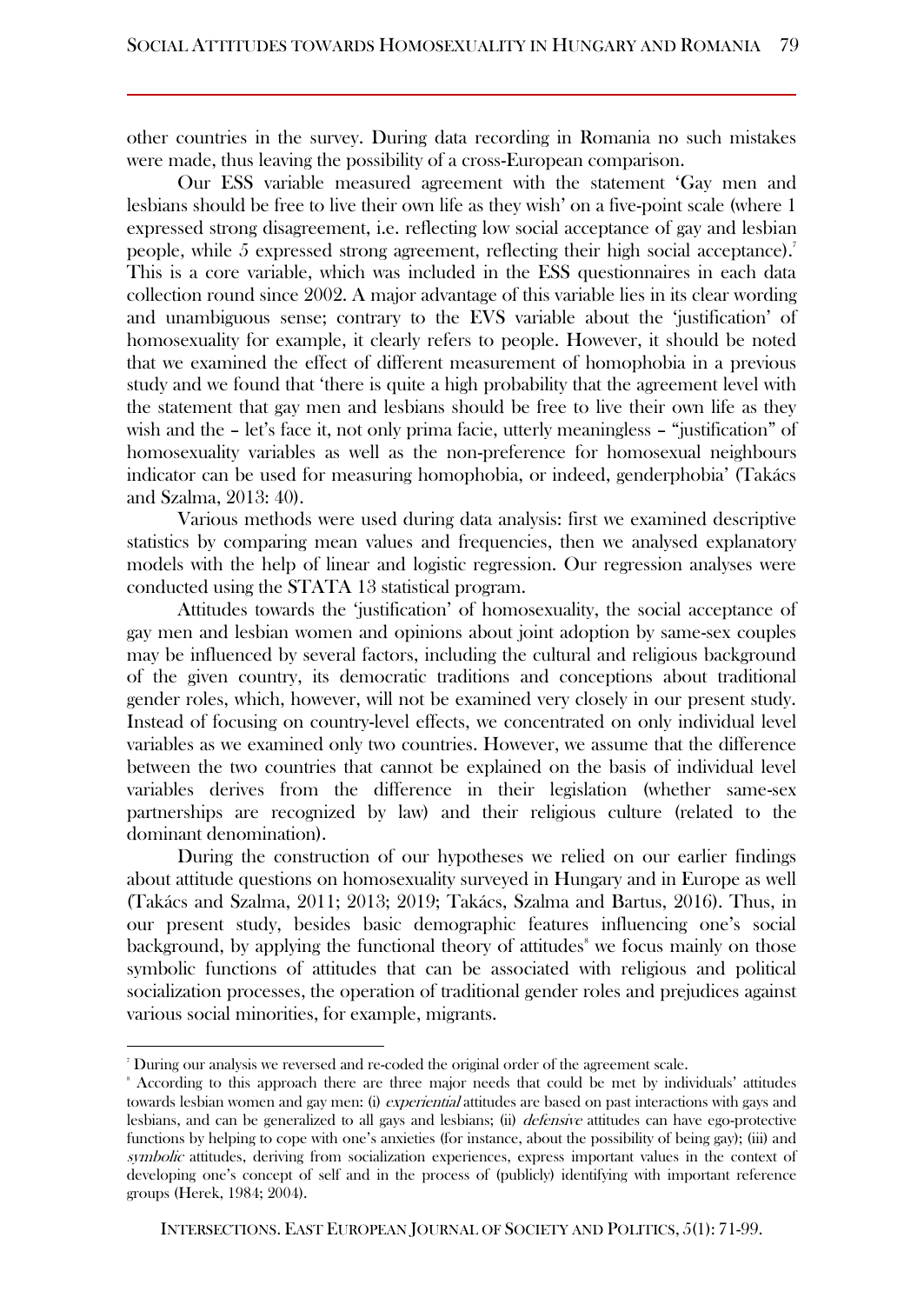Based on the above, we have constructed the following hypotheses:

(H1) Women, younger people, those with higher level of education and living in more urbanized environments are 'more tolerant towards homosexuality' (whatever that means exactly), more open towards gay men, lesbian women and homosexual neighbours than men, older people, those with lower level of education and living in smaller settlements.

(H2) Concerning religiosity we assume that both church membership and the frequency of attending religious services can strongly – and negatively – affect attitudes towards homosexuality.

(H3) Concerning political views, xenophobia, acceptance of traditional female roles, satisfaction with democracy and one's own life, we formulated the following assumptions: extreme right-wing political orientation, negative attitude towards immigrants, the acceptance of the traditional role of women and dissatisfaction with democracy and with one's own life can correlate with homophobic attitudes.

(H4) We assume that there are greater differences between those people who belong to the Orthodox denomination and those who do not adhere to any denomination than between those who belong to the Roman Catholic Church and those who do not adhere to any denomination.

#### 4. Results

 $\overline{a}$ 

#### 4.1 'Justification' of homosexuality

From the EVS data we may conclude that respondents in most European countries became more tolerant towards homosexuality between 1990 and 2008. As for the non-response rate we found it stable around 5 per cent across time in the pooled data, although it varied across countries a lot: for example, in 2008 it exceeded 10 per cent in Bulgaria, Malta, Portugal, Sweden, and Ukraine. Figure 2 also indicates that in the European field both Hungary and – in particular – Romania belong to the less tolerant countries. However, compared to 1990, the trend moved towards higher tolerance, i.e. an increasing number of societies' attitudes became less homophobic.<sup>9</sup> Still, in contrast with Northern European countries the social acceptance of gay men and lesbian women is considered low in both countries.

<sup>9</sup> According to EVS data between 1990 and 2008 the Hungarian mean value increased from 2.7 to 3.2, while the Romanian increased from 1.5 to 2.1. The Hungarian value decreased between 1990 and 1999, and then by 2008 the 'justification' of homosexuality increased to a value higher than the previous two. A phenomenon similar to the Hungarian decrease between 1990 and 1999 (from a mean value of 2.7 to 1.4) was not observed in any other country, thus we had probably better treat these Hungarian results reservedly.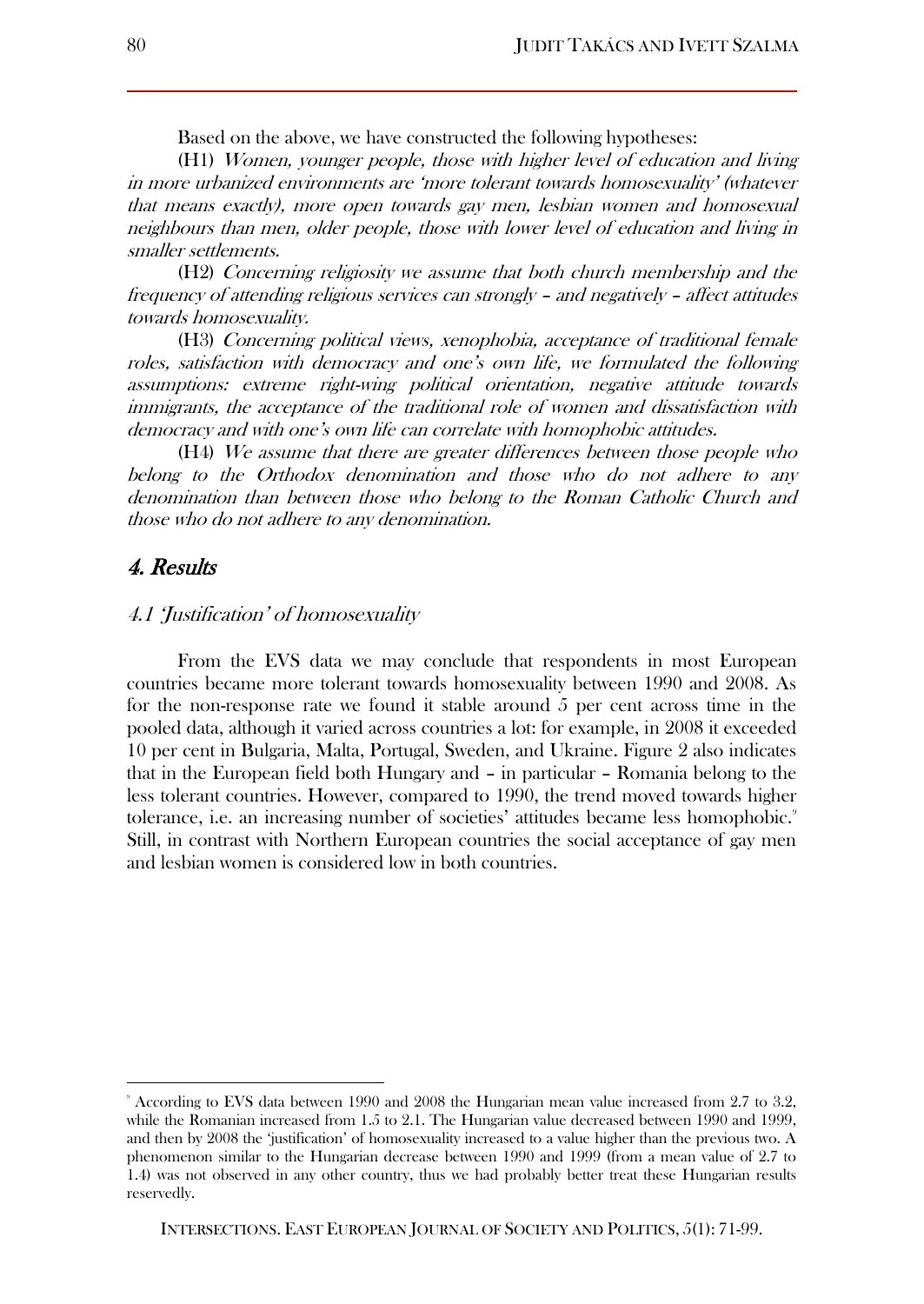

Figure 2. 'Justification' of homosexuality in 26 European countries between 1990 and 2008 (1 = can never be justified; 10 = can always be justified)<sup>10</sup> Source: European Values Study 1990, 1999, 2008; own calculation

When examining the role of denominations in justification of homosexuality items in Hungary and Romania over the period after the transitions  $(1990, 1999, 1900)$ we found that there are more people who belonged to a denomination in Romania than in Hungary in all of the three years. In 1990, 58 per cent of the Hungarian respondents belonged to a denomination compared to 94 per cent in Romania, by 1999 the number of people who belonged to a denomination increased in Romania (98 per cent) and it did not change in Hungary (58 per cent). The number of those who belonged to a denomination remained unchanged by 2008 in Romania (98 per cent) and slightly decreased in Hungary (54 per cent). The proportion of the dominant denomination changed just slightly during that period. In Romania the proportion of those belonging to the Orthodox Church was 93 per cent in 1990, 87 per cent in 1999, and 89 per cent in 2008, while in Hungary the proportion of those belonging to the Catholic Church was 68 per cent in 1990, 73 per cent in 1999, and 74 per cent in 2008. We also checked the change in religious attendance and found considerable difference between the two countries at all of the time points. In Romania the proportion of those who at least weekly attend religious services shows an increasing trend with 19 per cent in 1990, 25 per cent in 1999, and 30 per cent in 2008, while in Hungary the trend is the opposite with 14 per cent in 1990, 11 per cent in 1999, and 8 per cent in 2008.

<sup>10</sup> Countries included in the table are: LT=Lithuania, RO=Romania, EE=Estonia, LV=Latvia, BG=Bulgaria, PL=Poland, HU=Hungary, PT=Portugal, IT=Italy, MA=Malta, SI=Slovenia, SK=Slovakia, CZ=The Czech Republic, IE=Ireland, UK=United Kingdom, AT=Austria, FR=France, GR=Greece, BE=Belgium, ES=Spain, FI=Finland, NO=Norway, DK=Denmark, NL=The Netherlands, SE=Sweden, IS=Iceland.

<sup>11</sup>Neither Hungary nor Romania participated in the first round of EVS so we are not able to measure the relationship between religiosity and acceptance of homosexuality before 1990 in the two countries. Furthermore, in the state-socialist system religiousness was oppressed, thus we can assume that those people who formed their religious beliefs during state-socialism had different values (less traditional) than their Western European religious counterparts (Roccas and Schwartz, 1997).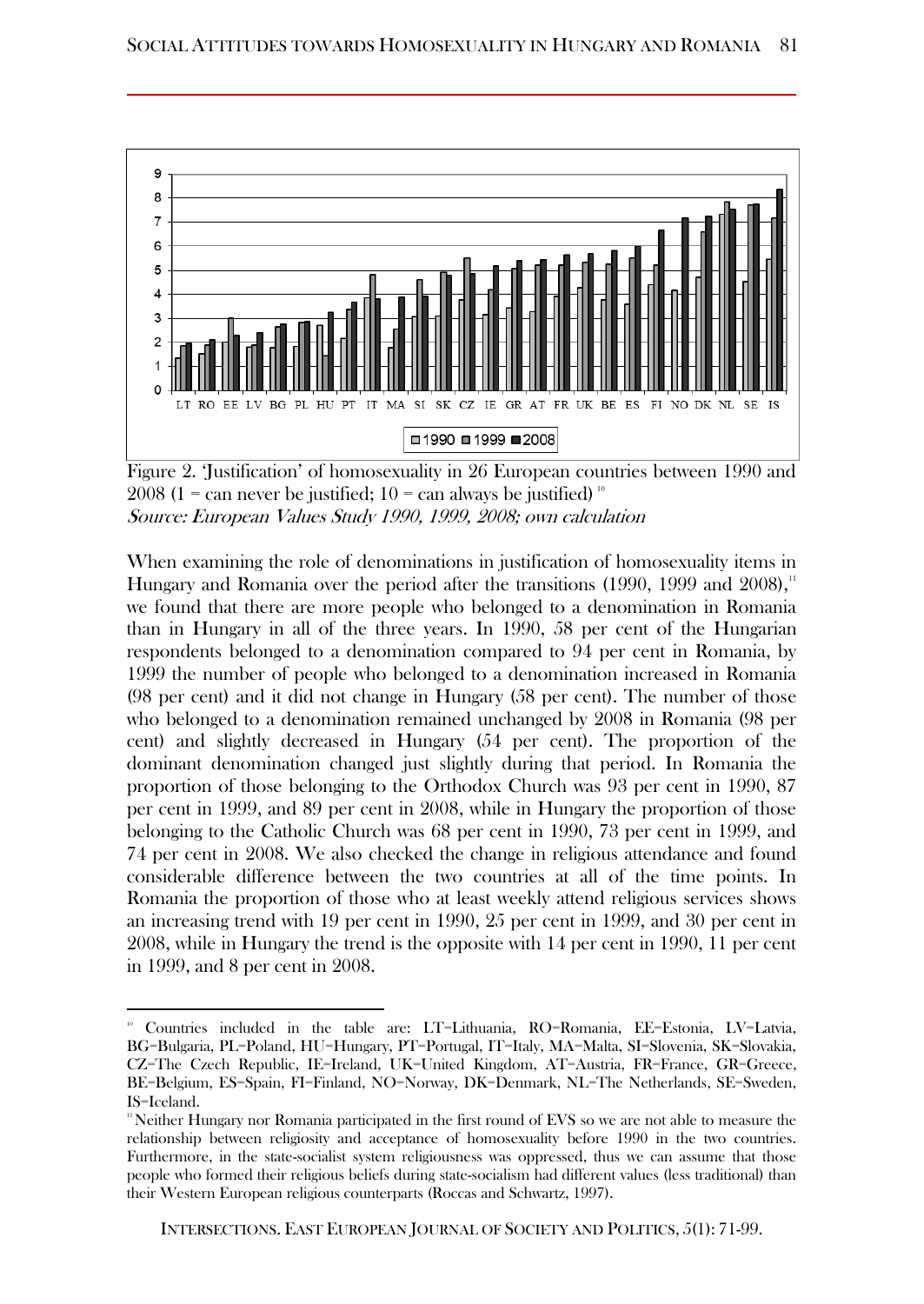

Figure 3. The role of belonging to a denomination regarding the 'justification' of homosexuality  $(1 - \text{can never be justified}; 10 - \text{can always be justified})$ Source: European Values Study 1990, 1999, 2008; own calculation

Figure 3 shows greater difference between belonging to the dominant denomination and not belonging to any religious denomination in Romania than in Hungary over the examined periods, which indicates that the Orthodox Church can generate more negative attitudes towards acceptance of homosexuality than the Catholic Church. If we consider the changes over time we can find that there is a linear trend in Romania: both those who belong to the Orthodox Church and also those who do not belong to any denomination became increasingly tolerant. At the same time we can find a drop in the Hungarian results in 1999,<sup>12</sup> otherwise Hungarians  $-$  both those who belong to the Catholic Church and also those who do not belong to any denomination – were more tolerant in 1990 and in 2008 than their Romanian counterparts.

Here it should be noted that our analyses focus on the dominant denomination effect. On the basis of Special Eurobarometer data collected in Romania in 2015, Andreescu (2018) found that belonging to a minority religious denomination such as the Roman Catholic Church in Romania made it more likely to express heterosexist views than belonging to the dominant, Orthodox denomination. In our analysis of ESS data we found the opposite: Roman Catholic respondents even in Romania were more tolerant than those who belonged to the Orthodox Church. This contradiction might be due to the different forms of measurement, since in the ESS and the Eurobarometer homophobia was measured with different variables. The ESS variable we used is a general acceptance variable, while the Eurobarometer variables, 'Gay, lesbian and bisexual people should have the same rights as heterosexual people' and

 $\overline{\phantom{a}}$ 

 $12$ <sup>12</sup> We cannot explain this drop, which might be due to erroneous data collection.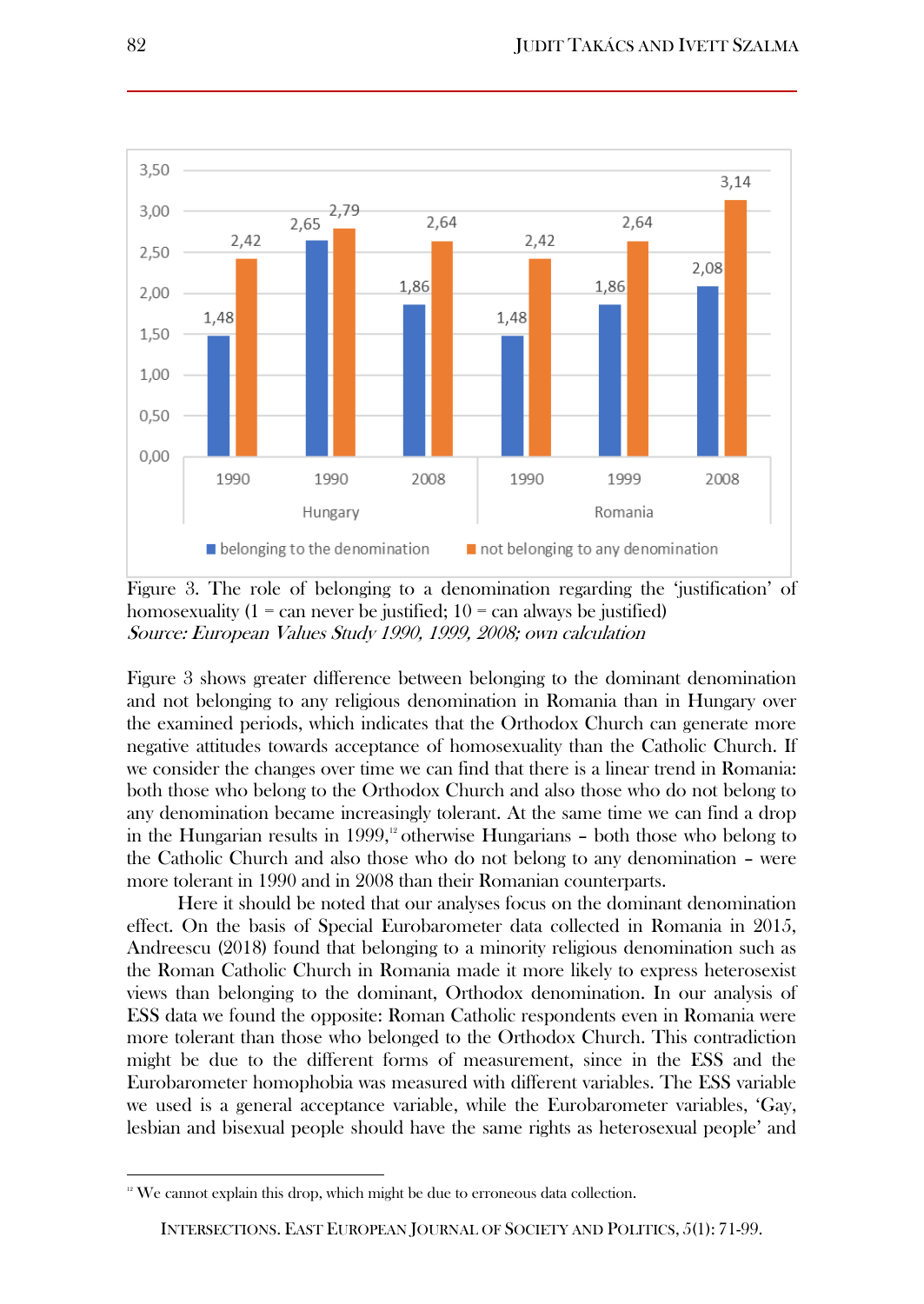'Same sex marriages should be allowed throughout Europe', are more related to rights issues, which might cause higher levels of disagreement on behalf of ethnic and religious minorities such as people belonging to the Roman Catholic Church in Romania.

Based on the EVS database we can compare results of not only the 'justification' of homosexuality, but also of the justification of abortion, prostitution, casual sexual relationships and extramarital relationships variables. These five variables were included in the EVS questionnaire – among twenty controversial or contestable issues such as euthanasia or tax fraud – probably in order to measure the latent concept of sexual morality. Table 2 shows that attitudes to abortion are the most permissive among the five issues in Hungary, while extramarital affairs are the least tolerated ones, especially among female respondents. This gender-specific difference is statistically significant in both countries. Women seemed to be more open-minded towards homosexuality compared to men, but remarkable differences can only be found in the Romanian data. At the same time, in comparison to men, women showed less tolerance towards prostitution, a result with statistically significant difference between genders only in Hungary.

Table 2. 'Justification' of homosexuality, abortion, prostitution, casual sexual and extramarital relationships in Hungary and Romania. Mean values  $(1 = \text{can never be justified} \cdot 10 = \text{can always be justified})$ 

| $m$ ean values $(1 - c$ an never de justineg; $10 - c$ an always de justineg) |                |      |                |      |  |
|-------------------------------------------------------------------------------|----------------|------|----------------|------|--|
|                                                                               | <b>HUNGARY</b> |      | <b>ROMANIA</b> |      |  |
|                                                                               | Women          | Men  | Women          | Men  |  |
| Married men/women having an affair                                            | 1.73           | 2.21 | 1.84           | 2.25 |  |
| Homosexuality                                                                 | 3.47           | 3.06 | 9              | 2.25 |  |
| Abortion                                                                      | 4.75           | 4.9  | 3.54           | 3.77 |  |
| Having casual sex                                                             | 2.93           | 4.04 | 1.94           | 2.64 |  |
| Prostitution                                                                  | 2.21           | 3.14 | 1.76           | 2.13 |  |

Source: European Values Study 2008; own calculation

As shown by the results in Table 2, among variables related to sexual morality abortion seems to be the most tolerated act in Romania, similarly to Hungary. However, while Hungarian respondents are the least liberal with adultery, Romanians regard prostitution as the least acceptable act.

#### 4.2 (Non-)Preference for homosexual neighbours

The question about (non-)preference for neighbours is much more specific and thus easier to interpret than the 'justification' of homosexuality, allowing us to measure how much people keep their social distance from homosexuals and other (mostly rejected) groups. As for non-response rate it was lower than in the case of the 'justification' of homosexuality variable: it was under 3 per cent across time in the pooled data, and it was less varied among countries, not exceeding 6 per cent in any of the examined countries. Figure 4 illustrates that most respondents in Turkey, Lithuania, Romania, Bulgaria and Poland reported in 1990 and between 1999 and 2008 that they would prefer not to have homosexual neighbours. In contrast, the rejection of potential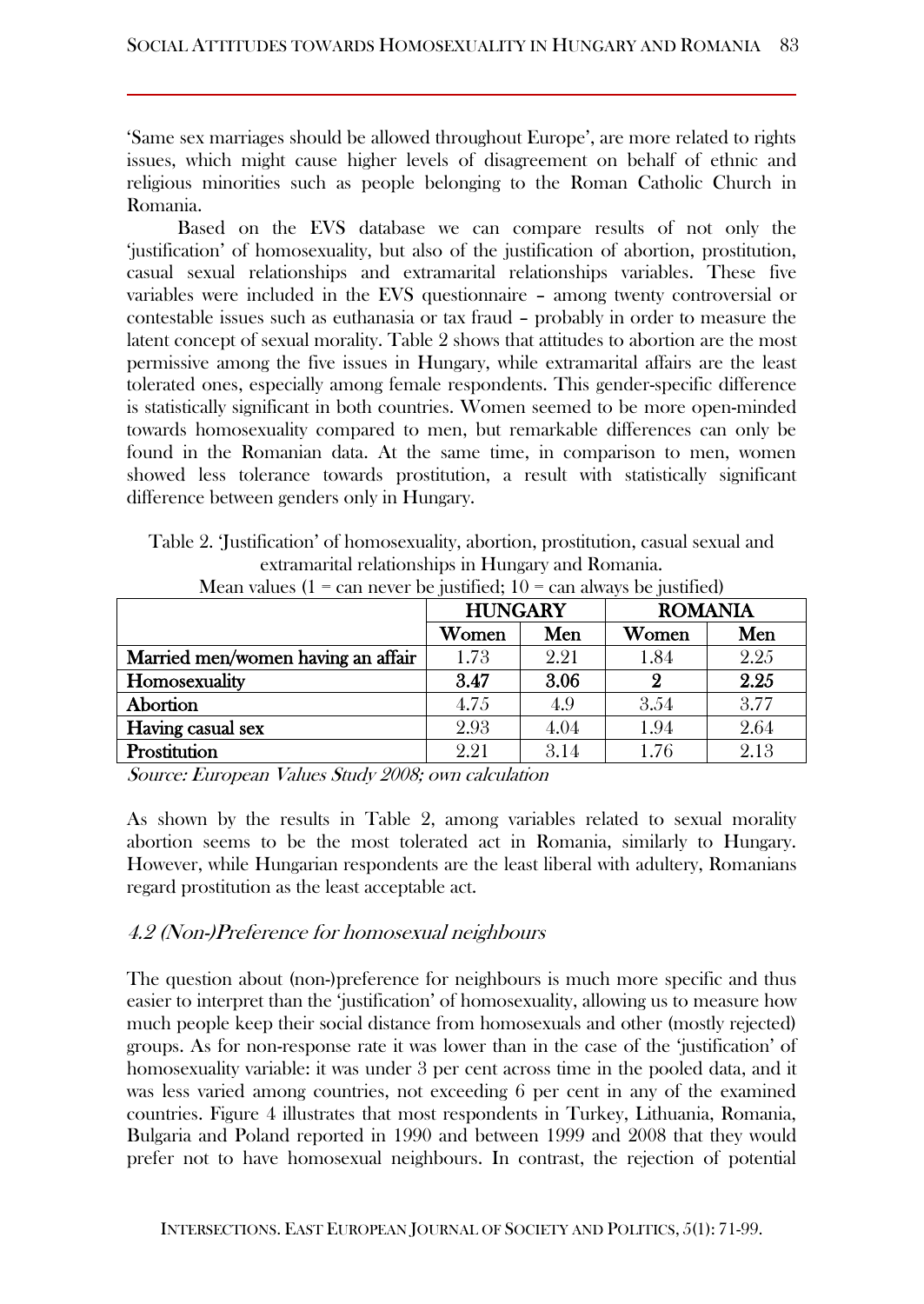

homosexual neighbours significantly decreased (from 75.3 per cent to 29.5 per cent) in Hungary between 1990 and 2008.

Figure 4 (Non-)Preference for homosexual neighbours in Europe between 1990 and 2008: Ratio of respondents with non-preference for homosexual neighbours (%) 13 Source: European Values Study 1990, 1999, 2008; own calculation

According to the results summarized in Table 3, showing the ratio of respondents with non-preference for homosexual neighbours, prejudices against various social groups manifestly decreased between 1990 and 2008 both in Hungary and Romania. Hungarian respondents became saliently more tolerant towards homosexuals. In Romania between 1990 and 1999 non-preference for homosexual neighbours dropped by 10 per cent (from 75.4 per cent to 65.2 per cent), further decreasing to 59.3 per cent by 2008. This way, a significant gap had emerged between the two countries by 2008: while in Romania more than half of the population still rejected the idea of homosexual neighbours, in Hungary only less than a third of the respondents reported the same. Over the almost twenty-year period drug abusers, heavy drinkers and people with a criminal record continued to be the most rejected groups in both countries: more than half of the respondents wished no such neighbours in 2008 either.

 $\overline{\phantom{a}}$ 

<sup>13</sup> Countries included in the table are: TR=Turkey, LT=Lithuania, RO=Romania, BG=Bulgaria, PL=Poland, EE=Estonia, LA=Latvia, SI=Slovenia, SK=Slovakia, HU= Hungary, PT=Portugal, CZ=Czech Republic, IT=Italy, MA=Malta, IE=Ireland, DE=Germany, FI=Finland, UK=United Kingdom, NL=Netherlands, BE=Belgium, SE=Sweden, FR=France, DK=Denmark, ES=Spain, IS=Iceland.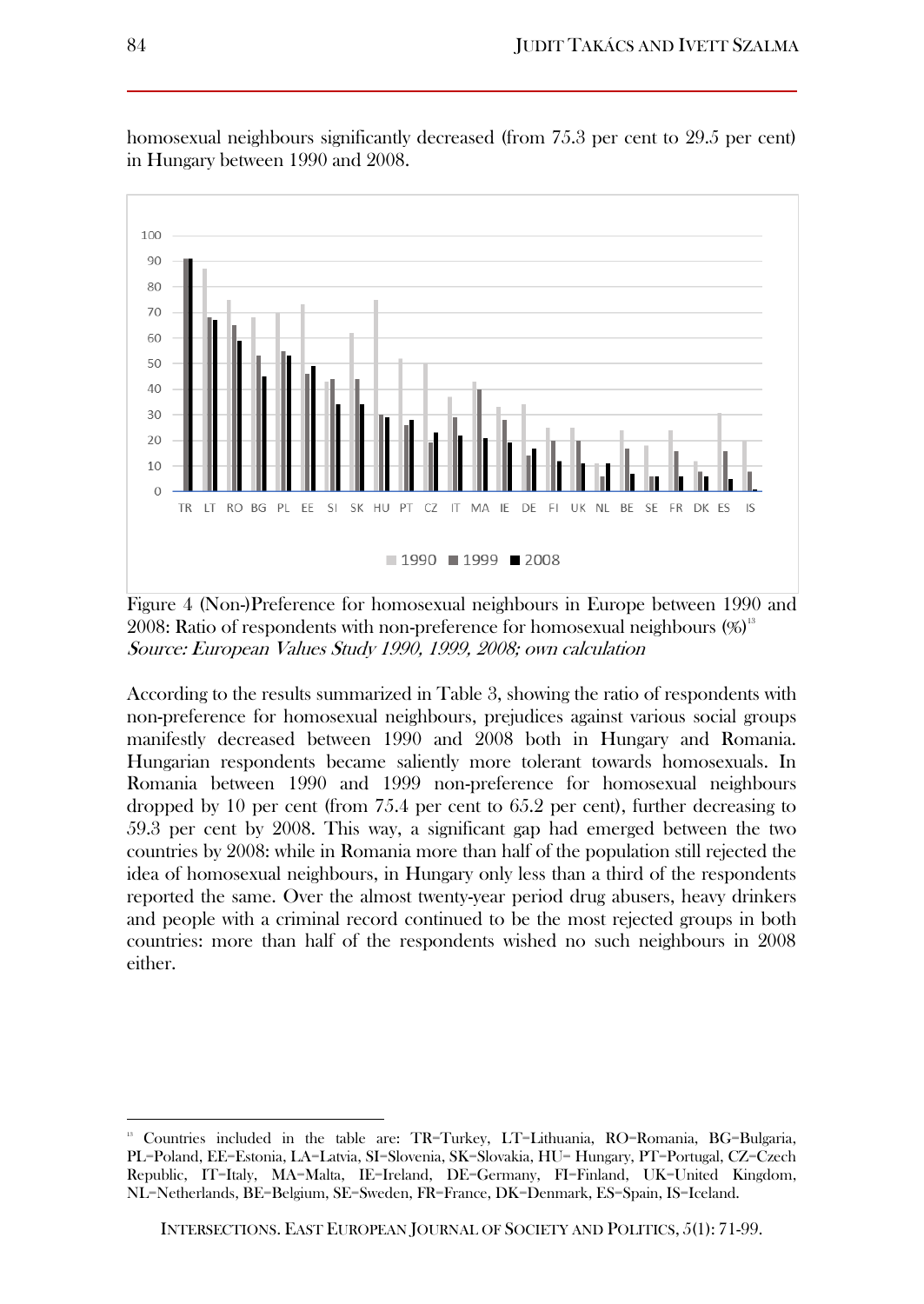| <b>HUNGARY</b>                       |                   | 1990              |                   |               | 2008   |                  |
|--------------------------------------|-------------------|-------------------|-------------------|---------------|--------|------------------|
|                                      | Mean              | Women             | Men               | Women<br>Mean |        | Men              |
|                                      | (%)               | (96)              | (96)              | ( %)          | (96)   | (96)             |
| People with a criminal               | 77.3              | 81.2              | 73                | 50            | 53.5   | 46.1             |
| record                               |                   |                   |                   |               |        |                  |
| People of a different                | 22.9              | 22.7              | 23.2              | 9             | 8.1    | 9.9              |
| race                                 |                   |                   |                   |               |        |                  |
| Left-wing extremists                 | 21                | 16.9              | $\overline{25.5}$ | 11.5          | 8.4    | 14.9             |
| <b>Heavy drinkers</b>                | 81.5              | 84.9              | 77.8              | 57            | 59.3   | 54.5             |
| <b>Right-wing extremists</b>         | 20.3              | 16.3              | 24.7              | 12.7          | 9.1    | 16.6             |
| with<br>People<br>large<br>families  | 7.4               | 6.5               | 8.3               | 4.7           | 5.8    | $\overline{3.4}$ |
| Emotionally unstable                 | 23.4              | 23                | 23.9              | 13.8          | 13.1   | 14.7             |
| people                               |                   |                   |                   |               |        |                  |
| <b>Muslims</b>                       | 18.3              | 19.2              | 17.4              | 11            | 10.4   | 11.7             |
| Immigrants, foreigners               | 22.2              | 23                | 21.3              | 15.2          | 15.1   | 15.4             |
| People<br>who<br>have<br><b>AIDS</b> | 65.9              | 68.9              | 62.6              | 30.6          | 30.1   | 31.2             |
| Drug addicts                         | 83.6              | 86.8              | 80.1              | 64            | 64.3   | 63.7             |
| Homosexuals                          | 75.3              | 74.1              | 76.6              | 29.5          | 25.1   | 34.2             |
| <b>Jews</b>                          | 10.3              | 10.8              | 9.8               | 6.4           | 5.2    | 7.7              |
| <b>Gypsies</b>                       |                   |                   |                   | 38.7          | 38.6   | 38.8             |
| <b>Christians</b>                    |                   |                   |                   | 2.1           | 2.4    | 1.8              |
| <b>ROMANIA</b>                       |                   | 1990              |                   |               | 2000   |                  |
|                                      | Mean              | Women             | Men               | Women<br>Mean |        | Men              |
|                                      | $($ %)            | (%)               | (96)              | (96)          | $($ %) | (96)             |
| People with a criminal               | 66.8              | $\overline{7}1.1$ | 62.3              | 55.5          | 54.8   | 56               |
| record                               |                   |                   |                   |               |        |                  |
| People of a different                | $\overline{27.7}$ | 27.               | 27.7              | 21.1          | 207    | 21.5             |
| race<br>Left-wing extremists         | 45.1              | 43.3              | 46.9              | 24.6          | 22.8   | 26.6             |
| <b>Heavy drinkers</b>                | 79.1              | 84                | 74.1              | 62.7          | 65.4   | 59.8             |
| <b>Right-wing extremists</b>         | 42.2              | 39.6              | 45                | 23            | 21.5   | 24.7             |
| People<br>with<br>large              | 21.6              | 21.7              | 21.5              | 16.5          | 18     | 15               |
| families                             |                   |                   |                   |               |        |                  |
| <b>Emotionally</b><br>unstable       | 64                | 65.6              | 62.5              | 45            | 44.3   | 45.7             |
| people                               |                   |                   |                   |               |        |                  |
| <b>Muslims</b>                       | $\overline{3}4.4$ | 33.5              | 35.4              | 22.7          | 23.3   | 22.1             |
| Immigrants, foreigners               | 30.1              | 29.9              | 30.4              | 20.9          | 20.9   | 20.9             |
| People<br>who<br>have<br><b>AIDS</b> | 65.8              | 68.4              | 63.1              | 39.5          | 39.7   | 39.2             |
| Drug addicts                         | 76                | 77.8              | 74.1              | 60.4          | 60.5   | 60.4             |
| Homosexuals                          | 75.4              | 77.4              | 73.4              | 54.1          | 53     | 55.3             |

Table 3 Non-preference for neighbours in Hungary and Romania by genders (1990 and 2008)

INTERSECTIONS. EAST EUROPEAN JOURNAL OF SOCIETY AND POLITICS, 5(1): 71-99.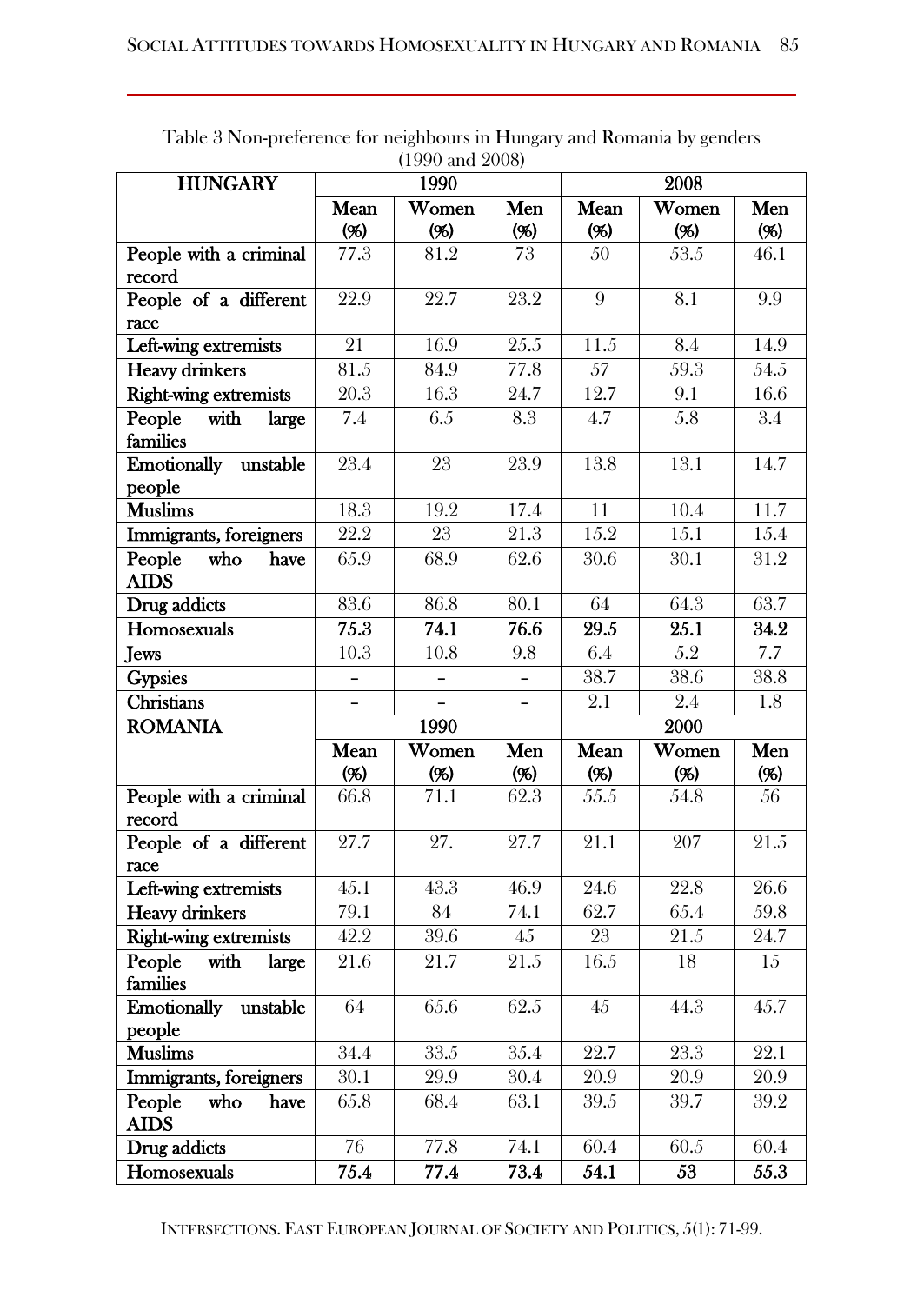| $J$ ews        | 28.1                     | 28.5                     | 97<br>40.U               |      | $  \Omega$<br>17.0 | 18.8 |
|----------------|--------------------------|--------------------------|--------------------------|------|--------------------|------|
| <b>Gypsies</b> | -                        | $\overline{\phantom{0}}$ | $\overline{\phantom{0}}$ | 43.7 | 42.1               | 45.2 |
| Christians     | $\overline{\phantom{0}}$ | $\overline{\phantom{0}}$ | $\overline{\phantom{a}}$ | 14.2 | 14.4               |      |

Source: European Values Study 1990 and 2008; own calculation

We also investigated the role of denomination in the non-preference for homosexual neighbours items in the two examined countries over the period after the transitions (1990, 1999 and 2008). We found trends similar to those in the justification of homosexuality items (see Figure 5).



Figure 5. The role of belonging to a denomination regarding non-preference for homosexual neighbours in Hungary and Romania<sup>14</sup> Source: European Values Study 1990, 1999, 2008; own calculation

We can see that there is a greater difference between belonging to the dominant denomination and not belonging to any denomination in Romania than in Hungary, which indicates that the Orthodox Church has more negative attitudes towards the acceptance of homosexuality than the Catholic Church in this dimension, as well.

## 4.3 Adoption by homosexual couples

 $\overline{\phantom{a}}$ 

The question about adoption by homosexual couples was first included in the last data collection round of EVS, which was completed in 2008, but as we have already mentioned, it was incorrectly formulated in the Hungarian version, thus we had to omit the Hungarian data from the European comparison (for a more detailed

<sup>14</sup> Hungarian data from 1999 are not comparable to the Master Questionnaire variable. In the Hungarian field questionnaire each item was read to the respondent, so the respondent had to decide in each case, and could not choose from a list (as was the case in the other countries).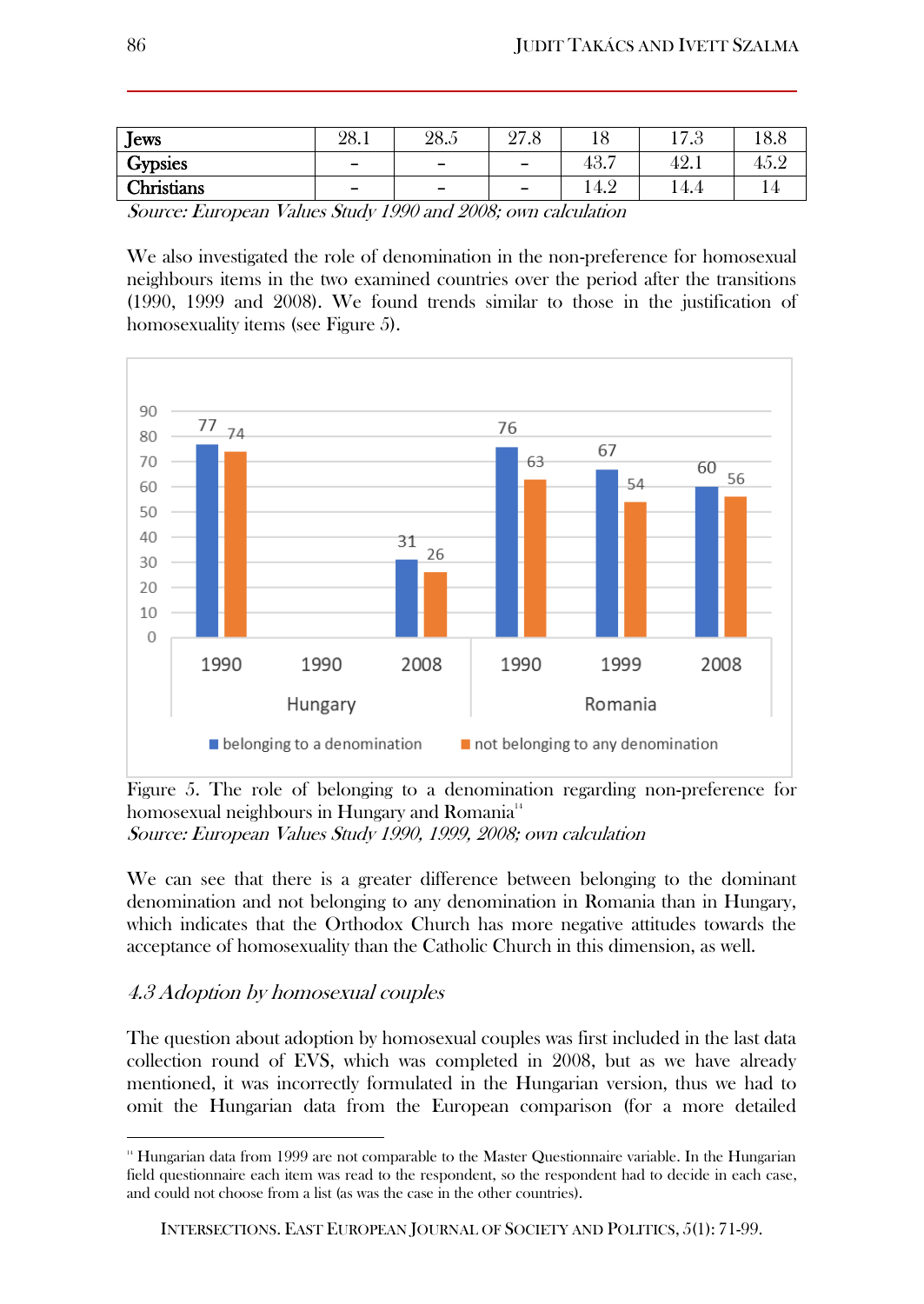discussion of European attitudes towards adoption by same-sex couples see: Takács, Szalma and Bartus, 2016). This is why only one of our examined countries, Romania is included in Figure 6 illustrating the levels of agreement with the statement 'Homosexual couples should be able to adopt children' in 28 European countries.



Figure 6. Agreement with the statement 'Homosexual couples should be able to adopt children' in 28 European countries (1 – strong disagreement; 5 – strong agreement) Source: European Values Study 2008; own calculation

For the same reason Table 4 can also illustrate only the similar ratio of respondents strongly agreeing (or disagreeing) with the statement 'Homosexual couples should not be allowed to adopt children' in Hungary to the ratio of those in Romania rejecting (or supporting) the statement 'Homosexual couples should be able to adopt children'. The results, nevertheless, allow us to conclude that in both countries most respondents seem particularly negative about granting same-sex couples the opportunity for joint adoption. Concerning the non-response rate, this was around 6 per cent in the pooled data and it varied significantly among countries, being above 10 per cent in Bulgaria, Hungary and Ukraine.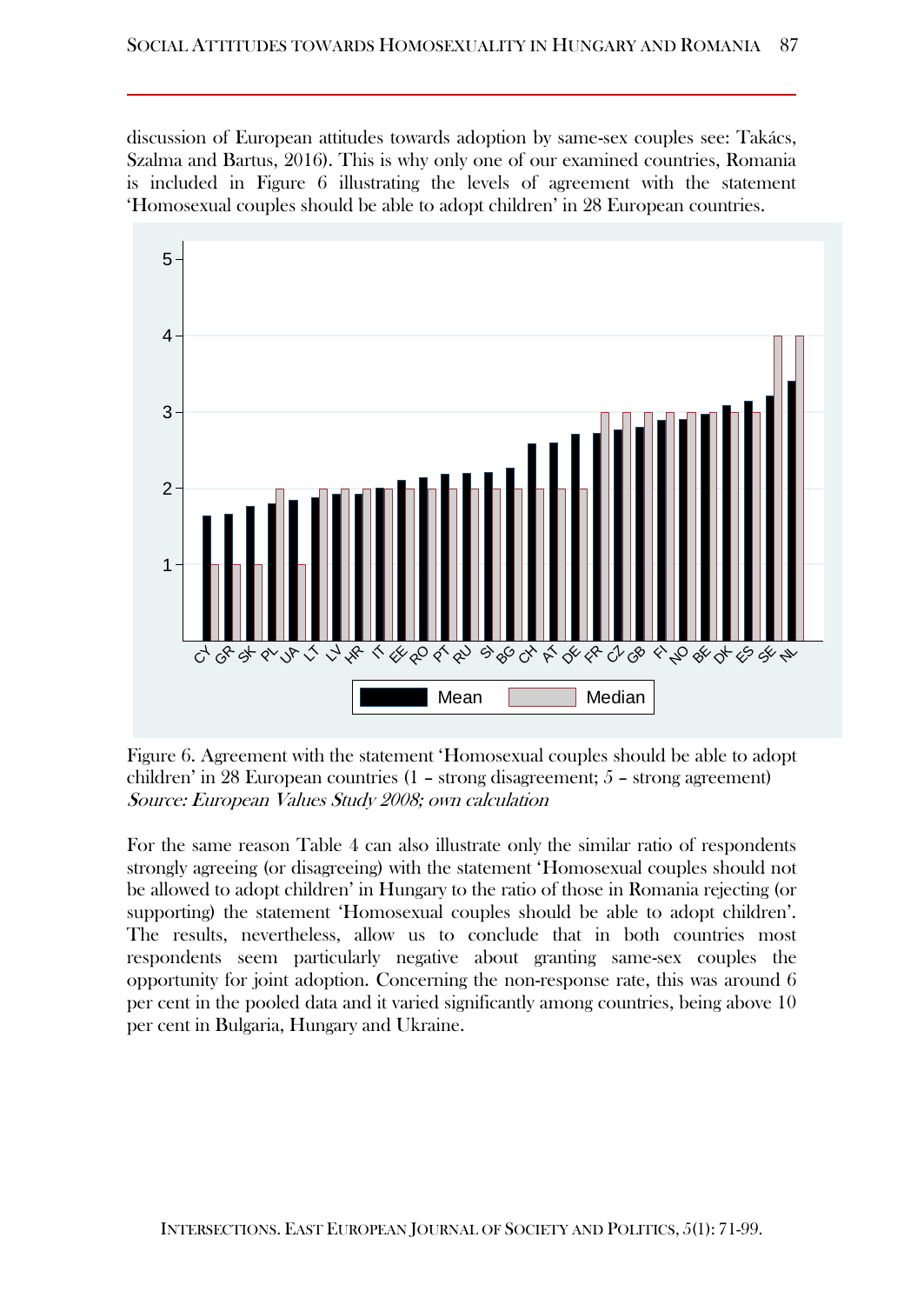| $\ldots$             |                           |                           |  |  |  |  |  |  |
|----------------------|---------------------------|---------------------------|--|--|--|--|--|--|
| $EVS - 2008$         | Homosexual couples should | Homosexual couples should |  |  |  |  |  |  |
|                      | NOT be allowed to adopt   | be able to adopt children |  |  |  |  |  |  |
|                      | children                  |                           |  |  |  |  |  |  |
|                      | Hungary                   | Romania                   |  |  |  |  |  |  |
| Agree strongly       | 39.7%                     | 5.5%                      |  |  |  |  |  |  |
| Agree                | 24.4%                     | 10.6%                     |  |  |  |  |  |  |
| Neither agree<br>nor |                           | 15.8%                     |  |  |  |  |  |  |
| disagree             | 19.1%                     |                           |  |  |  |  |  |  |
| <b>Disagree</b>      | 12.0%                     | 28.8%                     |  |  |  |  |  |  |
| Disagree strongly    | 4.8%                      | 39.4%                     |  |  |  |  |  |  |
| Total                | 100%                      | 100%                      |  |  |  |  |  |  |
|                      | .                         |                           |  |  |  |  |  |  |

Table 4. Attitudes to allowing homosexual couples to adopt children in Hungary and Romania

Source: European Values Study 2008; own calculation

We also examined the relationship between adoption by same sex-couples and belonging to the dominant denomination. We should be aware that there is no point in comparing the two countries due to the differently phrased variables. However, if we compare the differences between those people who belong to the dominant denomination and those who do not belong to any denomination (see Figure 7), we can observe that there is again greater difference between religious and non-religious respondents in Romania than in Hungary. These results support our hypothesis H4 (assuming that there are greater differences between those people who belong to the Orthodox denomination and those who do not adhere to any denomination than between those who belong to the Catholic Church and those who do not adhere to any denomination).



Figure 7. The role of belonging to a denomination regarding attitudes towards adoption by same-sex couples in Hungary and Romania Source: EVS 2008; own calculation

4.4 Social acceptance of gay men and lesbian women

INTERSECTIONS. EAST EUROPEAN JOURNAL OF SOCIETY AND POLITICS, 5(1): 71-99.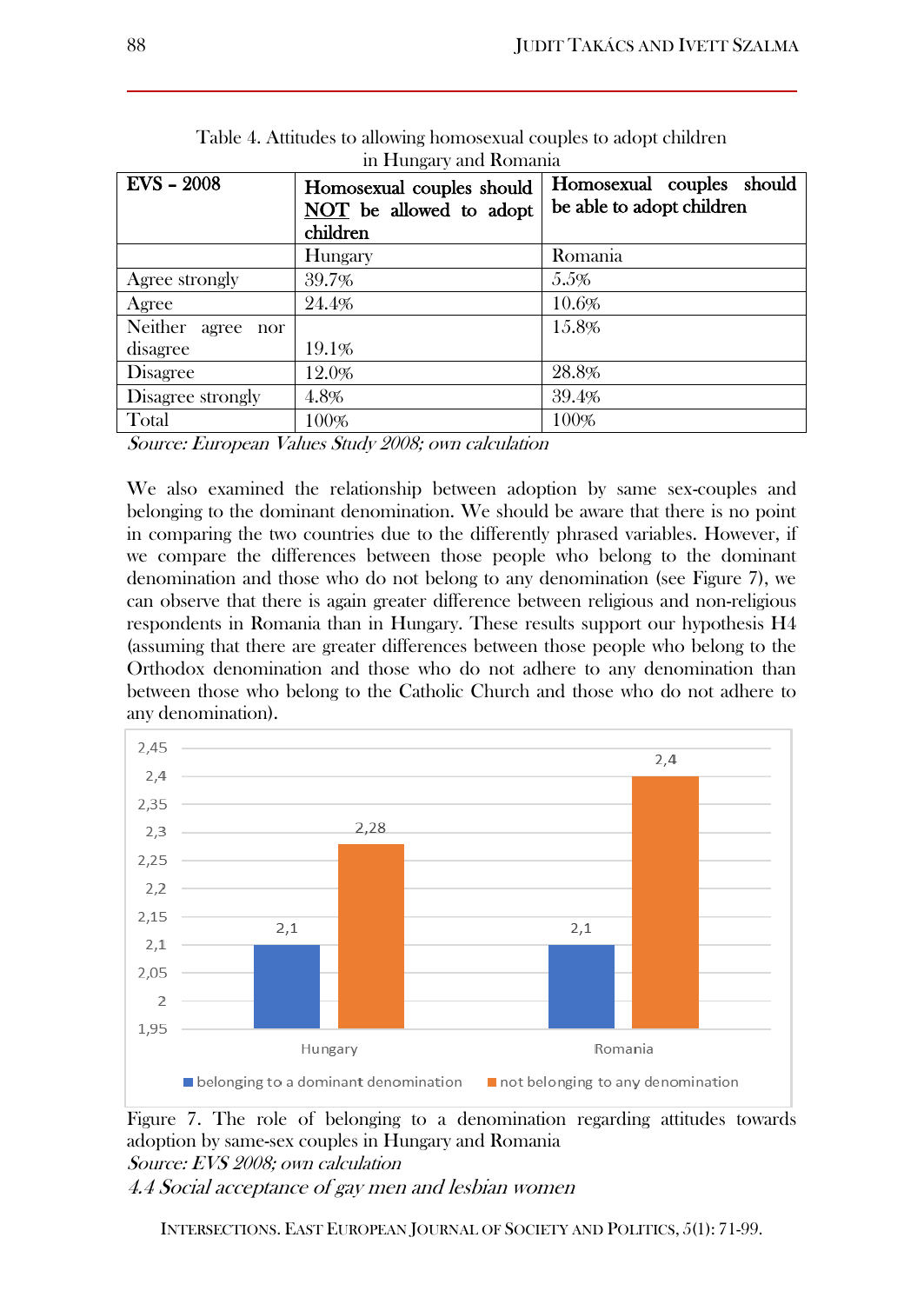In addition to the available EVS data we could also use ESS data from the same year. In 2008 both Hungary and Romania participated in the ESS data collection, thus we can compare social acceptance of lesbian women and gay men in both countries. The results of the 2008 ESS variable 'Gay men and lesbians should be free to live their own life as they wish' are illustrated in Figure 8. Concerning the non-response rate, this was under 4 per cent in the pooled data but we could find considerable variation among countries. For example, it was above 10 per cent in the following countries: Bulgaria, Hungary, Lithuania, Romania, Russia, and Ukraine.

It can also be observed that the acceptance of gay men and lesbian women both in Romania and Hungary is far below the average of the examined European countries, especially if we focus on some of the North-Western European countries. In Hungary between 2002 and 2010 and in Romania between 2006 and 2008 the mean values of this variable barely changed,<sup>15</sup> while in most North-Western European countries the mean values show an increasing trend since 2002.



Figure 8. Mean values of the social acceptance of gay men and lesbian women in 26 European countries  $(1 - \text{disagree strongly}; 5 = \text{agree strongly})$ Source: European Social Survey 2008–2009; own calculation 4.5 Regression results

 $\overline{\phantom{a}}$ 

<sup>&</sup>lt;sup>15</sup> The evolution of the Hungarian mean values is the following: ESS round 1(2002) - 3.21; ESS round 2 – 3.17; ESS round 3 – 3.2; ESS round 4 – 3.16; ESS round 5 – 3.31; ESS round 6 – 3.16 ESS round 7 –

<sup>3.26</sup> and ESS round 8 – 3.16 Romania took part in only two rounds, where the mean values were the following: ESS round 3 – 2.53; ESS round 4 – 2.66.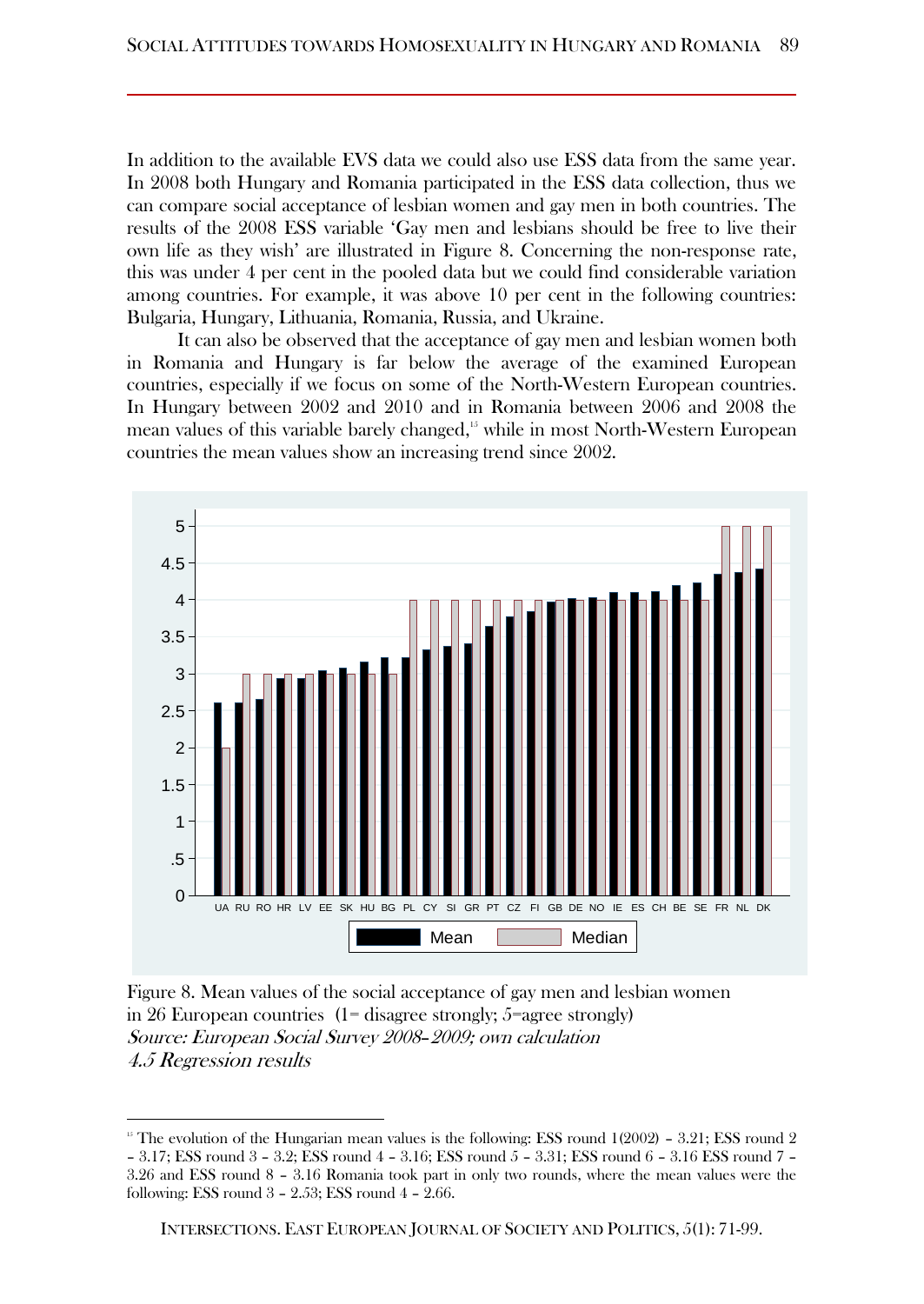Finally, in Tables 6 and 7 we summarized the regression coefficients analysed in the frame of linear and logistic regression models, by which we aimed to find out which factors may explain the evolution of attitudes concerning homosexuality in the two countries. Using regression models adds to the better understanding of the relationship between attitudes towards homosexuality and religion because this way we can filter out the impact of other variables, e.g. the difference in age and gender composition between those belonging to a denomination and those who do not belong to any denomination in the two examined countries.

|                                     |                                 | life as they wish | A) Dependent variable: Gay men and<br>lesbians should be free to live their own |
|-------------------------------------|---------------------------------|-------------------|---------------------------------------------------------------------------------|
| Explanatory and control variables   |                                 | A) Hungary        | A) Romania                                                                      |
| Gender (Women)                      |                                 | 0.12              | $-0.01$                                                                         |
| Age                                 |                                 | $-0.01***$        | $-0.02***$                                                                      |
| Settlement type                     | Big city                        | Ref.              | Ref.                                                                            |
|                                     | Suburbs                         | $-0.33$           | $-0.43$                                                                         |
|                                     | Town                            | $-0.13$           | 0.15                                                                            |
|                                     | Village                         | $-0.9$            | 0.03                                                                            |
|                                     | Farm                            | $-0.38$           | 0.06                                                                            |
| Level of education                  | Primary                         | $-0.14$           | 0.02                                                                            |
|                                     | Secondary                       | Ref.              | Ref.                                                                            |
|                                     | Tertiary                        | $-0.17$           | 0.11                                                                            |
| Denomination                        | Roman Catholic                  | $-0.07$           | $-0.53**$                                                                       |
|                                     | Protestant                      | $-0.13$           | $-0.64$ **                                                                      |
|                                     | Eastern Orthodox                |                   | $-0.26*$                                                                        |
|                                     | Others                          | $-0.27$           | $-0.28$                                                                         |
|                                     | Not belonging to                | Ref.              | Ref.                                                                            |
|                                     | any                             |                   |                                                                                 |
| Attendance at<br>religious services | More than once a<br>week        | Ref.              | Ref.                                                                            |
|                                     | Once a week                     | $0.54*$           | 0.01                                                                            |
|                                     | At least<br>once<br>a.<br>month | $0.74***$         | 0.03                                                                            |
|                                     | Only on special<br>holy days    | $0.93***$         | 0.13                                                                            |
|                                     | Never                           | $0.91***$         | 0.18                                                                            |
| When jobs are                       | Agree strongly                  | $-0.21$           | $-0.06$                                                                         |
| scarce, men should                  |                                 |                   |                                                                                 |
| have more right to a                |                                 |                   |                                                                                 |
| job than women                      |                                 |                   |                                                                                 |
|                                     | Agree                           | 0.21              | 0.14                                                                            |
|                                     | Neither agree nor<br>disagree   | Ref.              | Ref.                                                                            |

Table 6 Social acceptance of gay men and lesbian women in Hungary and Romania: Regression coefficients derived from linear regression

INTERSECTIONS. EAST EUROPEAN JOURNAL OF SOCIETY AND POLITICS, 5(1): 71-99.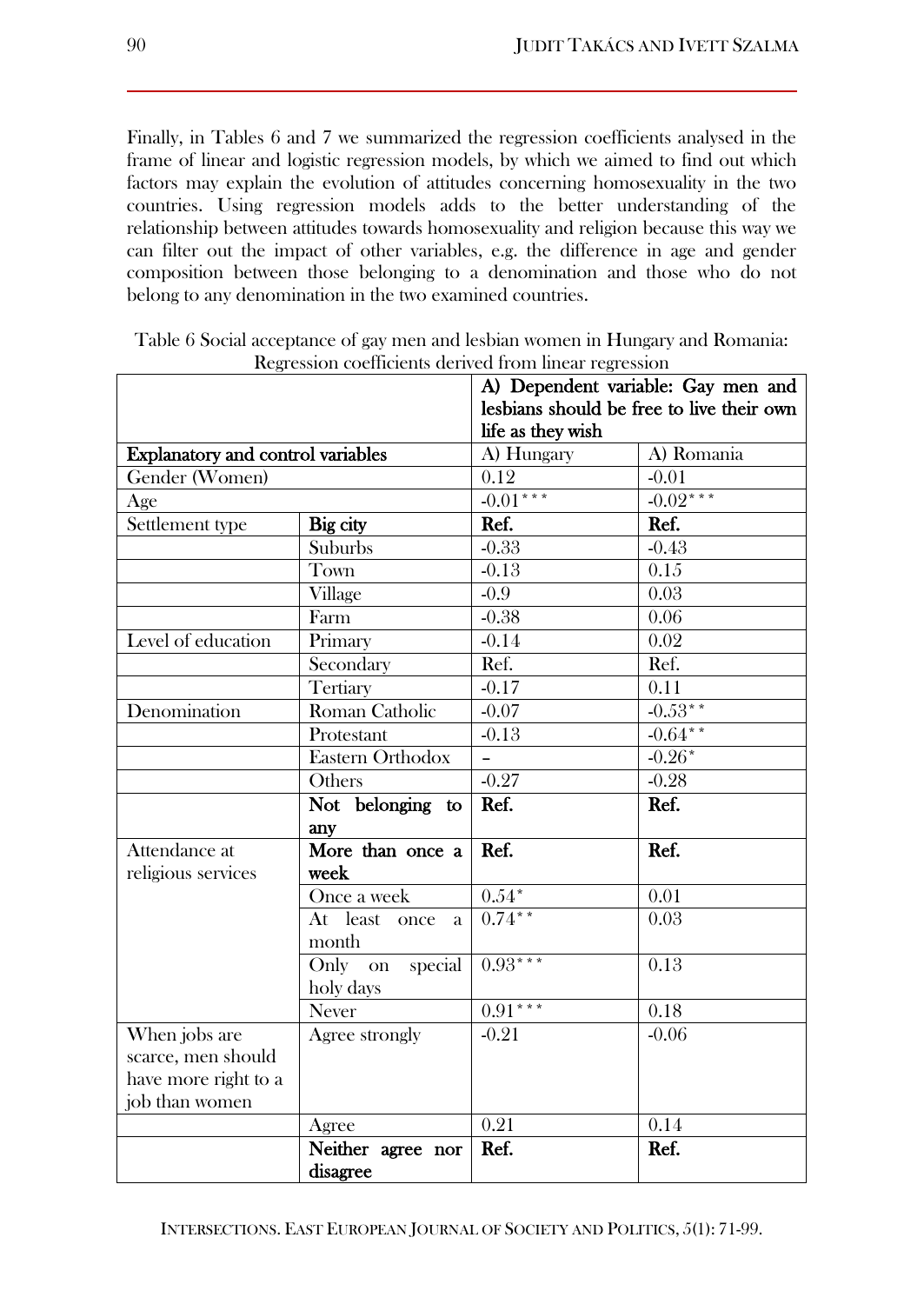|                                                    |                    | life as they wish | A) Dependent variable: Gay men and<br>lesbians should be free to live their own |
|----------------------------------------------------|--------------------|-------------------|---------------------------------------------------------------------------------|
| <b>Explanatory and control variables</b>           |                    | A) Hungary        | A) Romania                                                                      |
|                                                    | <b>Disagree</b>    | 0.28              | 0.04                                                                            |
|                                                    | Disagree strongly  | 0.85              | 0.21                                                                            |
| Satisfaction with one's private life <sup>16</sup> |                    | $-0.01$           | $-0.02$                                                                         |
| Satisfaction with democracy                        |                    | 0.01              | $-0.02$                                                                         |
| Political view <sup>17</sup>                       | Left-wing          | 0.19              | $-0.02$                                                                         |
|                                                    | orientation        |                   |                                                                                 |
|                                                    | Moderate left-wing | 0.09              | $-0.03$                                                                         |
|                                                    | orientation        |                   |                                                                                 |
|                                                    | <b>Neutral</b>     | Ref.              | Ref.                                                                            |
|                                                    | Moderate right-    | $-0.12$           | 0.12                                                                            |
|                                                    | wing orientation   |                   |                                                                                 |
|                                                    | Right-wing         | $-0.34$ **        | 0.14                                                                            |
|                                                    | orientation        |                   |                                                                                 |
| The country's cultural life is rather              |                    | $0.06***$         | $0.07***$                                                                       |
| enriched than undermined by people                 |                    |                   |                                                                                 |
| coming to live here from other countries.          |                    |                   |                                                                                 |
| Number of observations                             |                    | 1379              | 1880                                                                            |
| <b>R</b> to the second power                       |                    | 0.088             | 0.102                                                                           |

Note: \*p<0.05; \*\*p<0.01; \*\*\*p<0.00; Source: European Social Survey 2008; own calculation

The dependent variable of model A 'Gay men and lesbians should be free to live their own life as they wish' shown in Table 6 comes from the ESS database of 2008. More than 10 per cent of respondents in Romania and Hungary did not give a valid answer to this question, which qualifies as a high refusal rate. Concerning less sensitive questions, the rate of invalid responses remained between 4 and 5 per cent in both countries. Regarding the demographic control variables, gender, settlement type and educational level, these did not have a significant effect anywhere, while the level of tolerance seemed to decrease with age in both examined countries. Regarding religiosity measured in two dimensions, membership of a religious denomination had a significant effect only in Romania, while the frequency of attending religious services had a significant effect only in Hungary. In Romania, compared to those not belonging to any denomination, members of the Protestant Church expressed the least tolerant views towards homosexuality, followed by members of the Roman Catholic and the Eastern Orthodox Churches. Similar results were found in a

 $\overline{\phantom{a}}$ 

<sup>&</sup>lt;sup>16</sup> In the ESS the questionnaire 'All things considered, how satisfied are you with your life as a whole nowadays?' could be answered on an eleven-point scale, where 0 meant being extremely dissatisfied and 10 meant extremely satisfied.

<sup>&</sup>lt;sup>17</sup> The ESS included the following variable: 'In politics people sometimes talk of "left" and "right" ... where would you place yourself on this scale, where 0 means the left and 10 means the right?' We have recoded the answers into five categories, where 0–2 meant left-wing orientation, 3–4 meant moderate leftwing orientation, 5 meant neutral, 6–7 meant moderate right-wing orientation and 8–10 meant right-wing orientation.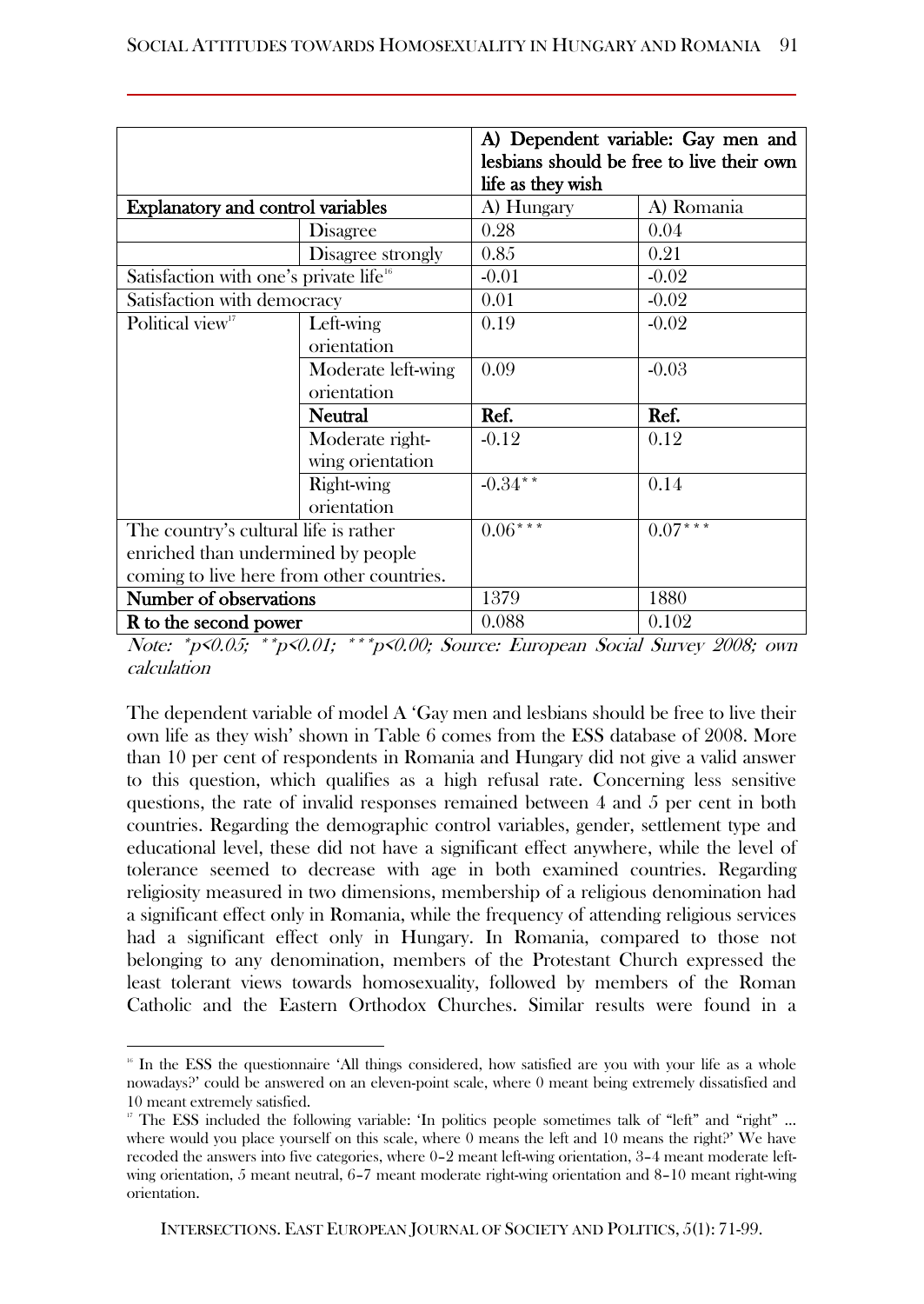previous study on predictors of heterosexism in Romania on the basis of analysing ESS data (Andreescu, 2011). At the same time in Hungary lower frequency of attending religious services correlated with a more liberal attitude towards lesbians and gays. This difference might be due to Romanian society being more traditional, implying that those who belong to a denomination are also more likely to attend religious services.

Explanatory variables related to gender roles, satisfaction with private life, and satisfaction with democracy had no significant effect in this model. As for political views we found that right-wing political orientation had a negative effect only in Hungary. However, opinions about the impact of immigrants on culture did prove to be significant in both countries: those who thought that immigrants enrich cultural life had more supportive attitudes towards gay men and lesbian women too.

| Table 7 Justification' of homosexuality and (non-)preference for homosexual     |
|---------------------------------------------------------------------------------|
| neighbours in Hungary and Romania. Standardized regression coefficients derived |
| fueno lingva en del cuistic normaggiore                                         |

| from linear and logistic regressions                    |                                |                          |                      |               |                       |  |
|---------------------------------------------------------|--------------------------------|--------------------------|----------------------|---------------|-----------------------|--|
| <b>B)</b> Dependent variable:<br>C) Dependent variable: |                                |                          |                      |               |                       |  |
|                                                         |                                |                          | Homosexuality can be |               | (Non-)Preference for  |  |
|                                                         |                                |                          | 'justified'          |               | homosexual neighbours |  |
|                                                         | <b>Explanatory and control</b> |                          | B)                   | $\mathcal{C}$ | $\mathcal{C}$         |  |
| variables                                               |                                | Hungary                  | Romania              | Hungary       | Romania               |  |
| Gender (Women)                                          |                                | $0.62***$                | $-0.19$              | $-0.52***$    | $-0.05$               |  |
| Age                                                     |                                | $-0.03***$               | $-0.01***$           | 0.004         | $0.01**$              |  |
| Settlement type                                         | Population                     | Ref.                     | Ref.                 | Ref.          | Ref.                  |  |
|                                                         | below 2000                     |                          |                      |               |                       |  |
|                                                         | 2000-5000                      | $-0.21$                  | $-0.18$              | $-0.15$       | $-0.16$               |  |
|                                                         | 5000-10,000                    | $-0.51$                  | 0.4                  | 0.2           | $-0.73$               |  |
|                                                         | $10,000 -$                     | $-0.49$                  | 0.001                | $-0.82*$      | $-0.56$               |  |
|                                                         | 20,000                         |                          |                      |               |                       |  |
|                                                         | $20,000 -$                     | $-0.03$                  | $-0.24$              | $-0.19$       | $-0.91*$              |  |
|                                                         | 50,000                         |                          |                      |               |                       |  |
|                                                         | $50,000 -$                     | 0.41                     | $-0.49$              | $-0.52*$      | $-0.04$               |  |
|                                                         | 100,000                        |                          |                      |               |                       |  |
|                                                         | $100,000 -$                    | 0.29                     | $-0.38$              | 0.13          | $-0.66$               |  |
|                                                         | 500,000                        |                          |                      |               |                       |  |
|                                                         | Population                     | $0.76***$                | $-0.37$              | $-0.76***$    | $-0.52$               |  |
|                                                         | over 500,000                   |                          |                      |               |                       |  |
| Level<br>of                                             | Primary                        | $-0.34$                  | $-0.07$              | 0.17          | 0.34                  |  |
| education                                               | Secondary                      | Ref.                     | Ref                  | Ref.          | Ref.                  |  |
|                                                         | Tertiary                       | 0.22                     | 0.3                  | $-0.32$       | $-0.03$               |  |
| Denomination                                            | Roman                          | $-0.1$                   | $-0.28$              | 0.04          | $-0.18$               |  |
|                                                         | Catholic                       |                          |                      |               |                       |  |
|                                                         | Protestant                     | $-0.04$                  | $-0.52$              | 0.31          | $-0.55$               |  |
|                                                         | Eastern                        | $\overline{\phantom{0}}$ | $-0.46$              |               | $-0.79*$              |  |
|                                                         | Orthodox                       |                          |                      |               |                       |  |
|                                                         | Others                         | $-0.7$                   | $-0.81$              | 0.62          | $-0.95*$              |  |
|                                                         | <b>Not</b>                     | Ref.                     | Ref.                 | Ref.          | Ref.                  |  |

INTERSECTIONS. EAST EUROPEAN JOURNAL OF SOCIETY AND POLITICS, 5(1): 71-99.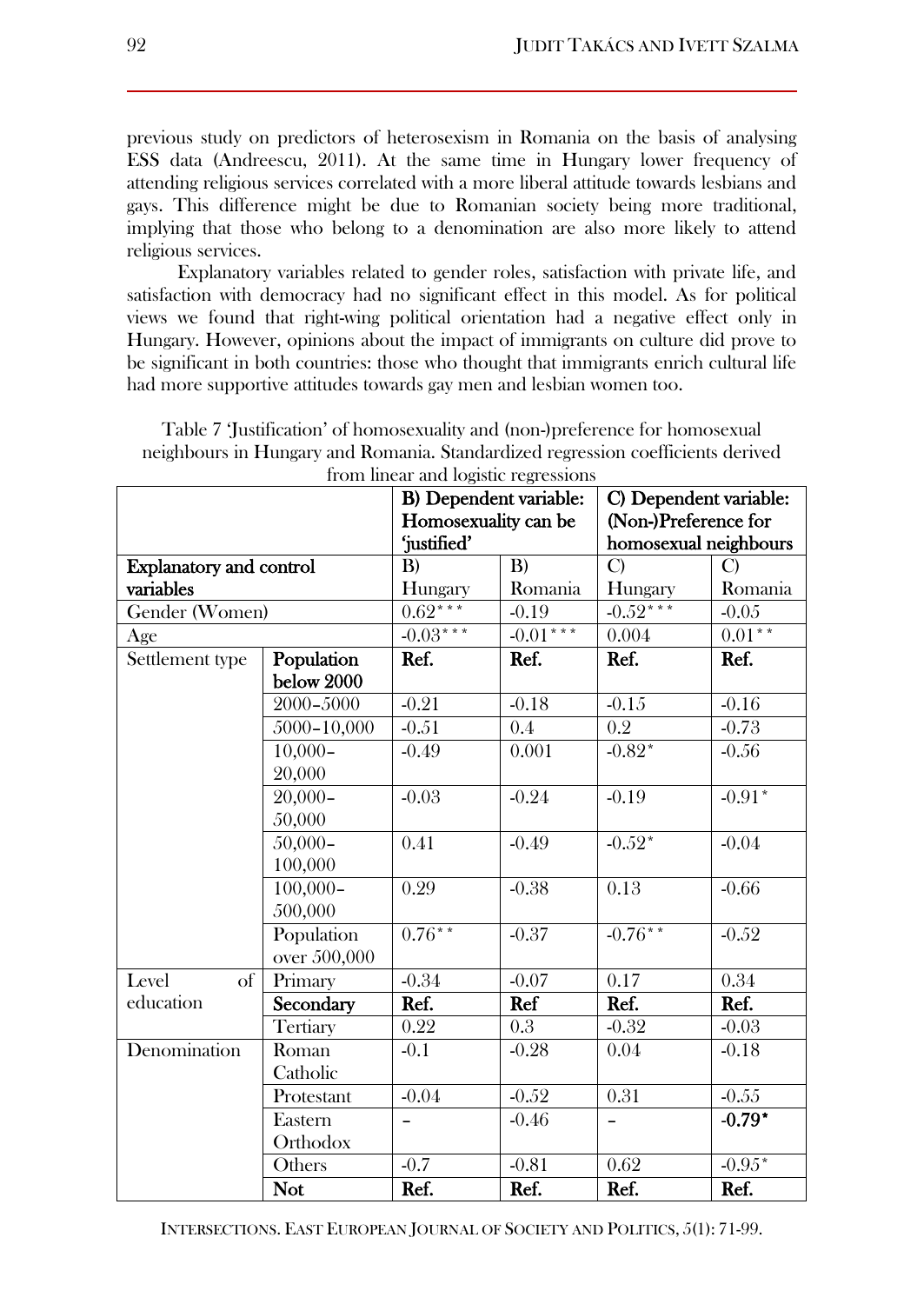|                                                       |                          |                   | <b>B)</b> Dependent variable:<br>Homosexuality can be<br>'justified' |                  | C) Dependent variable:<br>(Non-)Preference for<br>homosexual neighbours |  |
|-------------------------------------------------------|--------------------------|-------------------|----------------------------------------------------------------------|------------------|-------------------------------------------------------------------------|--|
| <b>Explanatory and control</b>                        |                          | B)                | B)                                                                   | $\mathbf{C}$     | C)                                                                      |  |
| variables                                             |                          | Hungary           | Romania                                                              | Hungary          | Romania                                                                 |  |
|                                                       | belonging<br>to<br>any   |                   |                                                                      |                  |                                                                         |  |
| <b>Attendance</b><br>at                               | than<br>More             | Ref.              | Ref.                                                                 | Ref.             | Ref.                                                                    |  |
| religious                                             | once a week              |                   |                                                                      |                  |                                                                         |  |
| services                                              | Once a week              | 0.85              | 0.14                                                                 | 0.25             | $-0.51$                                                                 |  |
|                                                       | Once<br>a                | 1.46              | 0.28                                                                 | 0.23             | $-0.57$                                                                 |  |
|                                                       | month                    |                   |                                                                      |                  |                                                                         |  |
|                                                       | Only<br><b>on</b>        | $1.8*$            | 0.08                                                                 | 0.29             | $-0.5$                                                                  |  |
|                                                       | holy<br>special          |                   |                                                                      |                  |                                                                         |  |
|                                                       | days                     |                   |                                                                      |                  |                                                                         |  |
|                                                       | Once a year              | $1.9*$            | $0.26\,$                                                             | $-0.09$          | $-0.46$                                                                 |  |
|                                                       | Less<br>often            | $2.15*$           | 0.36                                                                 | $-0.09$          | $-0.38$                                                                 |  |
|                                                       | than once<br>a a         |                   |                                                                      |                  |                                                                         |  |
|                                                       | year or never            |                   |                                                                      |                  |                                                                         |  |
| Satisfaction with                                     | Very satisfied           | Ref.              | Ref.                                                                 | Ref.             | Ref.                                                                    |  |
| democracy                                             | Rather                   | 0.93              | $-0.71$                                                              | 0.51             | 0.85                                                                    |  |
|                                                       | satisfied                |                   |                                                                      |                  |                                                                         |  |
|                                                       | <b>Not</b><br>very       | 0.96              | $-0.68$                                                              | 0.79             | 1.02                                                                    |  |
|                                                       | satisfied                |                   |                                                                      |                  |                                                                         |  |
|                                                       | <b>Not</b><br>all<br>at. | 1.08              | $-0.79*$                                                             | 0.9              | $1.48***$                                                               |  |
|                                                       | satisfied                |                   |                                                                      |                  |                                                                         |  |
| When jobs are                                         | Agree                    | 0.86              | 0.28                                                                 | $1.6*$           | $-0.1$                                                                  |  |
| scarce,<br>men                                        | Neither agree            | Ref.              | Ref.                                                                 | Ref.             | Ref.                                                                    |  |
| should<br>have                                        | nor disagree             |                   |                                                                      |                  |                                                                         |  |
| more right to a                                       | <b>Disagree</b>          | $\overline{1.01}$ | $0.56***$                                                            | $\overline{1.3}$ | $-0.55***$                                                              |  |
| job than women                                        |                          |                   |                                                                      |                  |                                                                         |  |
| Satisfaction with one's private<br>life <sup>18</sup> |                          | $0.06*$           | $-0.06*$                                                             | $-0.06*$         | $0.06*$                                                                 |  |
| Political view <sup>19</sup>                          | Left-wing                | $-0.44$           | $-0.36$                                                              | $-0.56*$         | $-0.59*$                                                                |  |
|                                                       | orientation              |                   |                                                                      |                  |                                                                         |  |
|                                                       | Moderate left-           | $0.52*$           | $-0.05$                                                              | 0.02             | 0.06                                                                    |  |
|                                                       | wing                     |                   |                                                                      |                  |                                                                         |  |
|                                                       | orientation              |                   |                                                                      |                  |                                                                         |  |
|                                                       | <b>Neutral</b>           | Ref               | Ref                                                                  | Ref              | Ref                                                                     |  |

<sup>&</sup>lt;sup>18</sup> In the EVS 'All things considered, how satisfied are you with your life as a whole these days?' could be answered on a ten-point scale, where 1 indicated extreme dissatisfaction and 10 indicated extreme satisfaction.

 $\overline{\phantom{a}}$ 

<sup>&</sup>lt;sup>19</sup> The EVS included the following variable: 'In political matters, people talk of "the left" and the "the right". How would you place your views on this scale, generally speaking [where "1" means left and "10" means right]?' We have recoded the answers into five categories, where 1–2 meant left-wing orientation, 3–4 meant moderate left-wing orientation, 5–6 meant neutral, 7–8 meant moderate right-wing orientation and 9–10 meant right-wing orientation.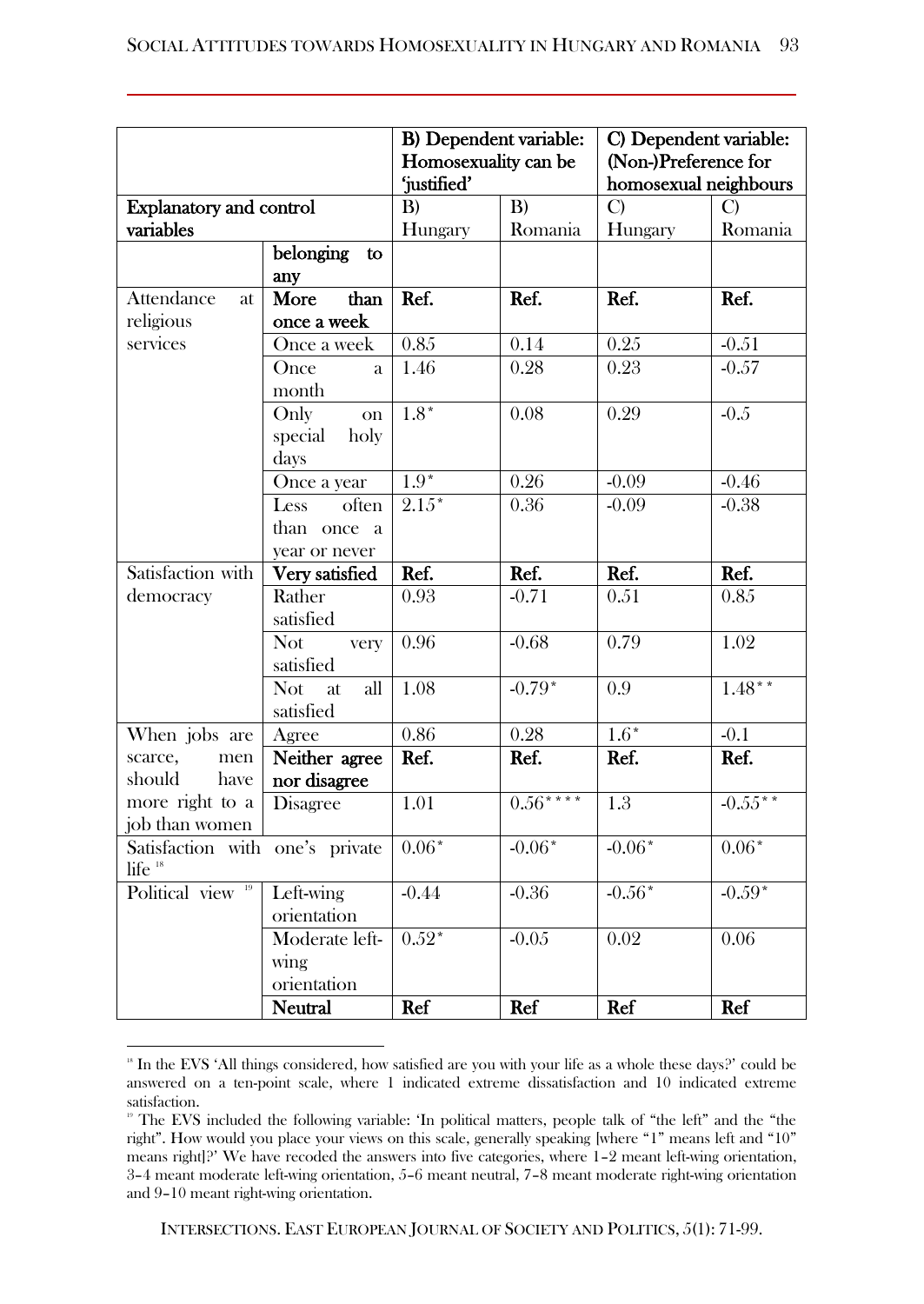| C) Dependent variable:<br>(Non-)Preference for<br>homosexual neighbours |
|-------------------------------------------------------------------------|
|                                                                         |
|                                                                         |
|                                                                         |
|                                                                         |
| Romania                                                                 |
| 0.09                                                                    |
|                                                                         |
|                                                                         |
| $-0.11$                                                                 |
|                                                                         |
| 0.01                                                                    |
|                                                                         |
| 1377                                                                    |
| 0.057                                                                   |
|                                                                         |

Note: \*p<0.05; \*\*p<0.01; \*\*\*p<0.001; Source: European Values Study 2008; own calculation

Regarding the dependent variables of Models B and C (see Table 7), 5 per cent of the Romanian and Hungarian respondents refused to answer the question about the 'justification' of homosexuality. However, the response rate of the other question about (non-)preference for homosexual neighbours was different in the two countries: in Hungary less than 1 per cent gave no answer, while in Romania almost 8 per cent of respondents refused to answer.

In Model B among the demographic control variables gender proved to have a significant effect only in Hungary: women were more tolerant than men. Age, however, had a significant effect in both countries: liberal attitudes towards homosexuality seem to decrease with age. Educational level had no major effect, while in terms of settlement type in Hungary only respondents living in a big city with over 500 thousand residents, i.e. Budapest, were significantly more tolerant than those living in settlements of fewer than 2000 people chosen as the reference category.

Membership of a denomination again did not have a significant effect, but, just like in our previous model, the frequency of attending services did prove to be significant in Hungary. As for satisfaction with democracy only Romania showed a notable correlation: compared with those who were very much satisfied with democracy the respondents who were extremely dissatisfied were also less permissive of homosexuality. Examining satisfaction with one's private life we found contrasting correlations in the two countries. In Hungary the more satisfied respondents were with their private life, the more tolerant they were towards homosexuality, while in Romania we found exactly the opposite.

Regarding political views the regression results showed that people with moderate left-wing orientation were more likely to think that homosexuality can be justified among Hungarians, while people with moderate right-wing orientation seemed to be more tolerant in Romania. Positive attitudes towards immigrants also had a significant positive effect on expressing less homophobic views only in Hungary. At the same time, attitudes towards gender roles had a significant effect only in Romania: those with less traditional gender role attitudes were more likely to be more open-minded towards homosexuality and homosexual neighbours.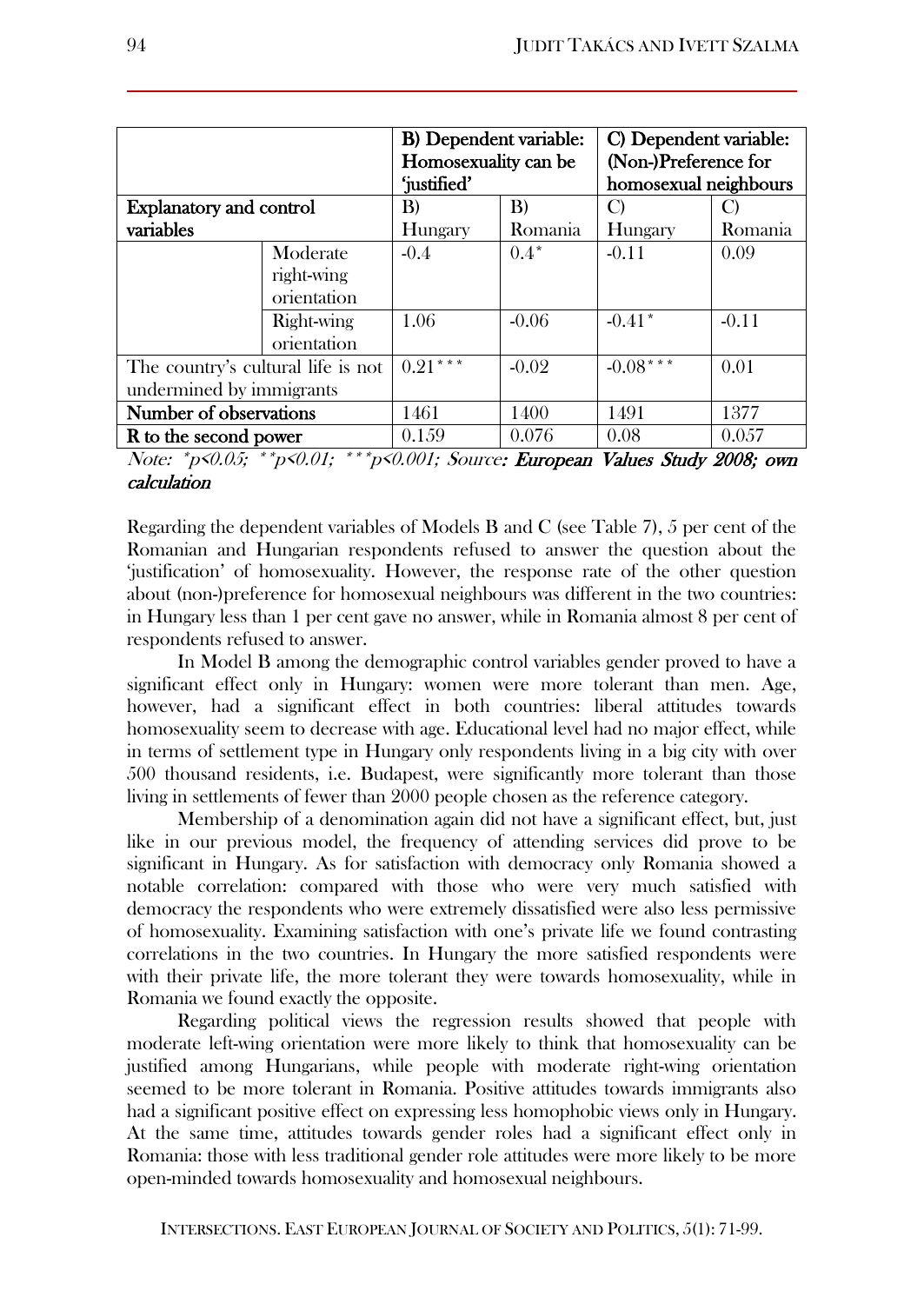In Model C used for measuring social distance, gender – again – turned out to have a significant effect only in Hungary: women also proved to be more tolerant in this respect than men. Nevertheless, age had a significant effect in Romania only: as the age of respondents increased, the more likely they were not to prefer potential homosexual neighbours. According to settlement type, in Hungary respondents from larger settlements were less likely to report non-preference for homosexual neighbours than residents of the smallest settlements chosen as reference. In Romania settlements of 20 to 50 thousand people seemed to be the most tolerant. Educational level showed no significant correlation in either of the countries.

Concerning variables related to religiosity, the membership in a denomination variable had a significant effect only in Romania, where compared to Catholics, which was chosen as the reference group, members of the Orthodox Church as well as other Churches reported lower preferences for potential homosexual neighbours.

Similarly to the results of Model B those Romanian respondents who were less satisfied with democracy were also more intolerant towards homosexual neighbours. Views on gender roles also proved to be relevant only in Romania: those with less traditional views on gender roles had less negative ideas about having homosexual neighbours. Regarding political views, Hungarian respondents with pronounced leftwing orientation were less likely to prefer homosexual neighbours, while in Romania people with pronounced right-wing orientation had similar negative attitudes. At the same time, attitudes towards immigrants showed an effect only in Hungary again: respondents more open towards immigrants seemed also more supportive about the issue of homosexual neighbours.

## 5. Conclusion

Based on descriptive statistical results we can state that Romania and Hungary belong to the less liberal European countries regarding all of the examined EVS and ESS variables, including the 'justification' of homosexuality, (non-)preference for homosexual neighbours, attitudes towards adoption by same-sex couples and social acceptance of gay men and lesbian women. Although on the geographical and geopolitical verge of Europe we can find countries that are even less liberal (among others for example Russia or Turkey), we can probably state that most North-Western European countries have a more open-minded atmosphere around homosexuality related issues than Hungary or Romania. Additionally, we can empirically demonstrate that at the beginning of the 21st century Hungarian respondents tend to express more open-minded views regarding the 'justification' of homosexuality, (non-)preference for homosexual neighbours and acceptance of gay men and lesbian women than Romanians. At the same time, Romanian and Hungarian respondents seemed to manifest equally restricted levels of tolerance towards adoption by same-sex couples. It is rather difficult to draw solid conclusions on this item since the question about allowing same-sex couples to adopt children was formulated differently in the two countries: the Hungarian version of the EVS ended up including a statement contrary to the original, making any further comparative analysis impossible.

Our main focus was on the relationship between religiosity and attitudes towards homosexuality related issues in the two examined countries, and more specifically whether different religious denominations can lead to different attitudes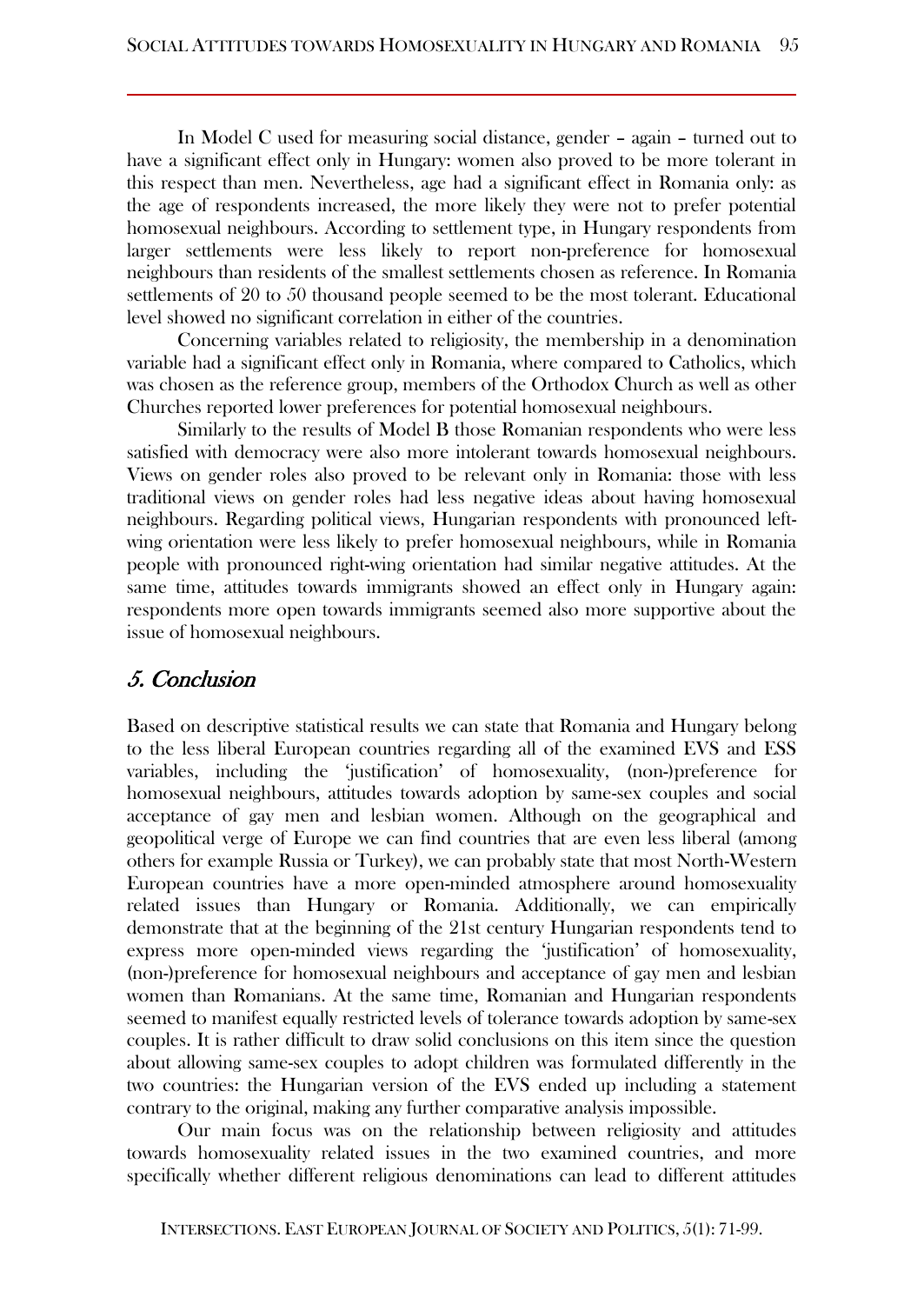regarding the social acceptance of gays, lesbians, and homosexuality. On the basis of our analyses as well as previous research we can certainly say that religiosity has a role in shaping homosexuality related attitudes in Romania and Hungary, two neighbouring countries with a lot of similarities but different dominant religious denominations. We have also highlighted that homosexuality-related attitudes are not in the least static or unified, as views might change both in time and depending on various social-demographic factors.

One of our main findings is that belonging to the Orthodox Church was shown to have a more negative effect on homosexuality related attitudes in Romania than belonging to the Roman Catholic Church in Hungary. However, it remains unclear whether in Romania those who belong to the Roman Catholic Church are more permissive to homosexuality-related issues or those who belong to the Orthodox Church – as we had contradictory results in the models using the EVS and the ESS datasets, which might be explained by the different focus and formulation of the dependent variables.

Furthermore, we also found somewhat unexpected differences between the two countries based on our regression models: in Romania belonging to a denomination seems to matter more, while in Hungary the frequency of attending religious services matters more. This might be due to Romanian society being more traditional than the Hungarian, with those who belong to a denomination in Romania being more likely to attend religious services than their Hungarian counterparts.

Reviewing the results of the regression models we must admit that not all of the expected results assumed in our hypotheses were verified in all three (A, B and C) models. However, from the control variables age and religiosity (more precisely, at least one of its dimensions: belonging to a denomination or the frequency of attending religious services), while from the explanatory variables questions about attitudes regarding gender roles and immigrants had significant effects in all of the models and thus were found to be the most effective during the comparison of the two countries. In addition, in Hungary, where women tended to be more open-minded than men, gender played an important role in forming attitudes towards homosexuality, at least regarding the 'justification' of homosexuality and the (non-)preference for homosexual neighbours variables, while in Romania this was not the case.

Most studies investigating homosexuality related attitudes aim at comparing several European countries based on cross-national databases (such as ESS, EVS, Eurobarometer). These comparative analyses, however, sometimes apply countrygroup typologies that – to a certain extent unavoidably – make the components of the specific country groups homogenous. At other times we can see that a study focuses on country characteristics based on the deep knowledge of local features. In the present study we compared two adjacent countries within the same region, which does not happen very often in international attitude research. Our study highlighted major differences between the two countries not only in their legislative history but also concerning personal attitudes – although according to cross-national comparative results both countries are less tolerant towards homosexuality, lesbian women and gay men than the examined European average.

In our present study we had to deal with numerous restricting factors. Similarly to most large-scale surveys, one of the most important restrictions stems from the fact that the measurement tools are set, and the ready-made variables do not always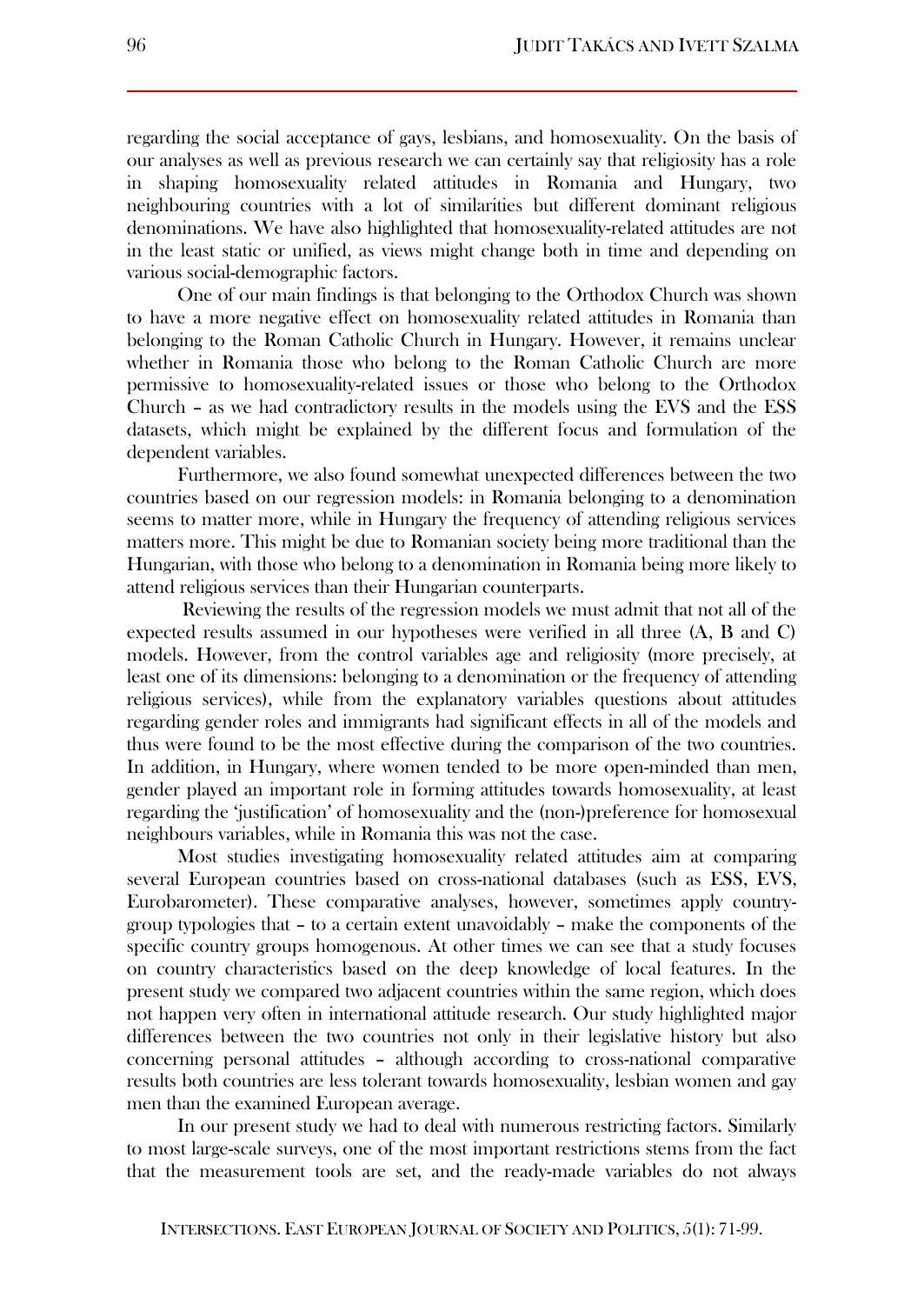measure what researchers would actually wish to examine and in a way that they would approve of. For example, the available EVS and ESS variables do not allow us to examine gender-specific attitudes towards adoption by same-sex couples. In the future our aim will be (and hence, we encourage all social scientists interested in the topic) to further analyse these issues with more detailed and sensitive tools, among others by collecting and analysing qualitative data, which could contribute to a better understanding of non-heteronormative family issues in particular.

## References

- Adamczyk, A. (2017) Cross-national public opinion about homosexuality: Examining attitudes across the globe. Oakland, CA: University of California Press.
- Adamczyk, A. and Pitt, C. (2009) Shaping attitudes about homosexuality: The role of religion and cultural context. Social Science Research, 38(2): 338-351. <https://doi.org/10.1016/j.ssresearch.2009.01.002>
- van den Akker, H., van der Ploeg, R. and Scheepers, P. (2013) Disapproval of homosexuality: Comparative research on individual and national determinants of disapproval of homosexuality in 20 European countries. International Journal of Public Opinion Research, 25(1): 64–86. <https://doi.org/10.1093/ijpor/edr058>
- Andreescu, V. (2011) From legal tolerance to social acceptance: Predictors of heterosexism in Romania. Revista Român*ă* de Sociologie, 22(3–4): 209–231.
- Andreescu, V. (2018) Sexual minorities, civil rights, and Romanians' resistance to social change. Analize. Journal of Gender and Feminist Studies, 10(24): 38-68. Available at: [http://www.analize](http://www.analize-journal.ro/library/files/numarul_10/10_2_viviana_andreescu_39-69.pdf)[journal.ro/library/files/numarul\\_10/10\\_2\\_viviana\\_andreescu\\_39-69.pdf](http://www.analize-journal.ro/library/files/numarul_10/10_2_viviana_andreescu_39-69.pdf)
- Carstocea, S. (2010) Romania. In: Stewart, C. (ed.) The Greenwood encyclopedia of LGBT issues worldwide. Santa Barbara, CA and Oxford: Greenwood Press. 347–356.
- Deflem, M. and Weismayer, C. (2002) Religion and abortion attitudes: Findings from the Religion and Politics Survey. Unpublished paper. Presented at the annual meeting of the American Sociological Association, Chicago, IL, August 2002.
- Doebler, S. (2015) Relationships between religion and two forms of homonegativity in Europe – A multilevel analysis of effects of believing, belonging and religious practice. *PLoS ONE* 10(8): e0133538. https://doi.org/10.1371/journal.pone.0133538
- Druckman, J. N. (2001) On the limits of framing effects: Who can frame? Journal of Politics, 63(4): 1041-1066.
- EC [European Commission] (2016) A comparative analysis of non-discrimination law in Europe 2016. Luxembourg: Publications Office of the European Union. https://doi.org/10.2838/080560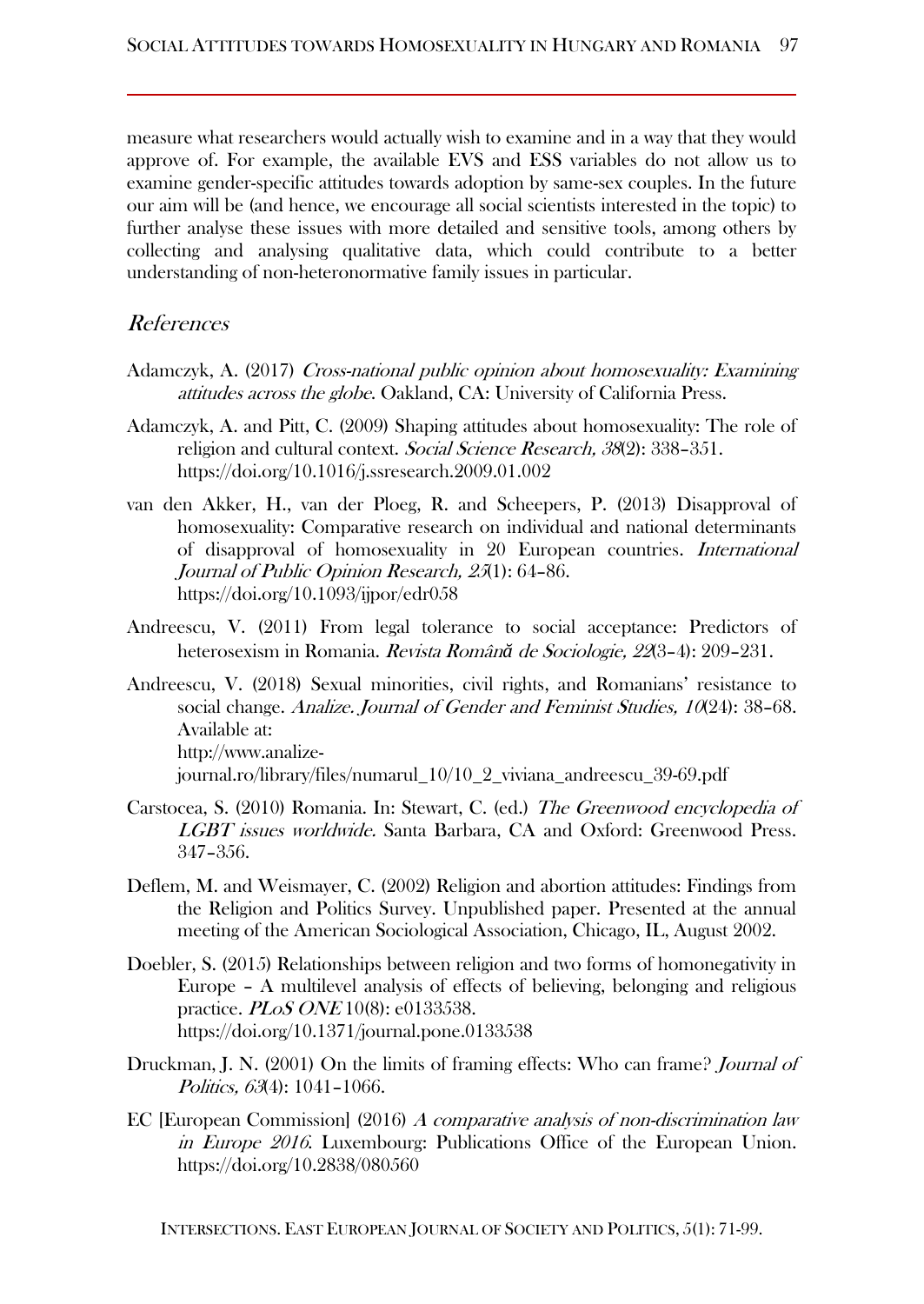- Farkas, L. (2001) Nice on paper: The aborted liberalisation of gay rights in Hungary. In: Wintemute, R. and Andenaes, M. (eds.) Legal recognition of same-sex partnerships: A study of national, European and international law. Oxford: Hart Publishing. 563–574.
- Háttér Társaság (2017) Szivárványcsaládok helyzete Magyarországon 2016–17. Kutatási jelentés (Situation of rainbow families in Hungary 2016–17. Research report). Budapest: Háttér Társaság.
- Herek, G. M. (1984) Beyond 'homophobia': A social psychological perspective on attitudes toward lesbians and gay men. *Journal of Homosexuality*,  $10(1/2)$ : 1– 21. [https://doi.org/10.1300/j082v10n01\\_01](https://doi.org/10.1300/j082v10n01_01)
- Herek, G. M. (2004) Beyond 'homophobia': Thinking about sexual prejudice and stigma in the twenty-first century. Sexuality Research & Social Policy  $I(2)$ : 6–24. https://doi.org/10.1525/srsp.2004.1.2.6
- Holleman, B. (1999). Response effects in survey research: Using meta-analysis to explain the forbid/allow asymmetry. Journal of Quantitative Linguistics,  $6$ : 29– 40. https://doi.org/10.1076/jqul.6.1.29.4145
- Klein, C., Lühr, M. and Streib, H. (2018) Extant empirical research on religiosity and prejudice. In: Streib, H. and Klein, C. (eds.) Xenosophia and religion: Biographical and statistical paths for a culture of welcome. Cham: Springer. 23– 84. https://doi.org/10.1007/978-3-319-74564-0\_2
- Long, S. (1999) Gay and lesbian movements in Eastern Europe: Romania, Hungary, and the Czech Republic. In: Adam, B. D., Duyvendak, J. W. and Krouwel, A. (eds.) The global emergence of gay and lesbian politics: National imprints of a worldwide movement. Philadelphia: Temple University Press. 242–265.
- Nachescu, V. (2005) Hierarchies of difference: National identity, gay and lesbian rights, and the church in post-communist Romania. In: Štulhofer, A. and Sandfort, T. (eds.) Sexuality and gender in post-communist Eastern Europe and Russia. New York: The Haworth Press. 57–77.
- Neményi, M. and Takács, J. (2015) Örökbefogadás és diszkrimináció Magyarországon (Adoption and discrimination in Hungary). *Esély*,  $27(2)$ : 32-61.
- Neyer, G. and Andersson, G. (2008) Consequences of family policies on childbearing behaviour: Effects or artefacts? *Population and Development Review, 34*(4): 699–724.<https://doi.org/10.1111/j.1728-4457.2008.00246.x>
- Plummer, K. (2003) Intimate citizenship: Private decisions and public dialogues. Seattle: University of Washington Press.
- Roccas, S. and Schwartz, S. H. (1997) Church-state relations and the associations of religiosity with values: A study of Catholics in six countries. Cross-Cultural Research, 31(4): 356–375. [https://doi.org/10.1177/106939719703100404](https://doi.org/10.1177%2F106939719703100404)
- Rugg, D. (1941) Experiments in wording questions: II. Public Opinion Quarterly, 5: 91–92. https://doi.org/10.1086/265467.